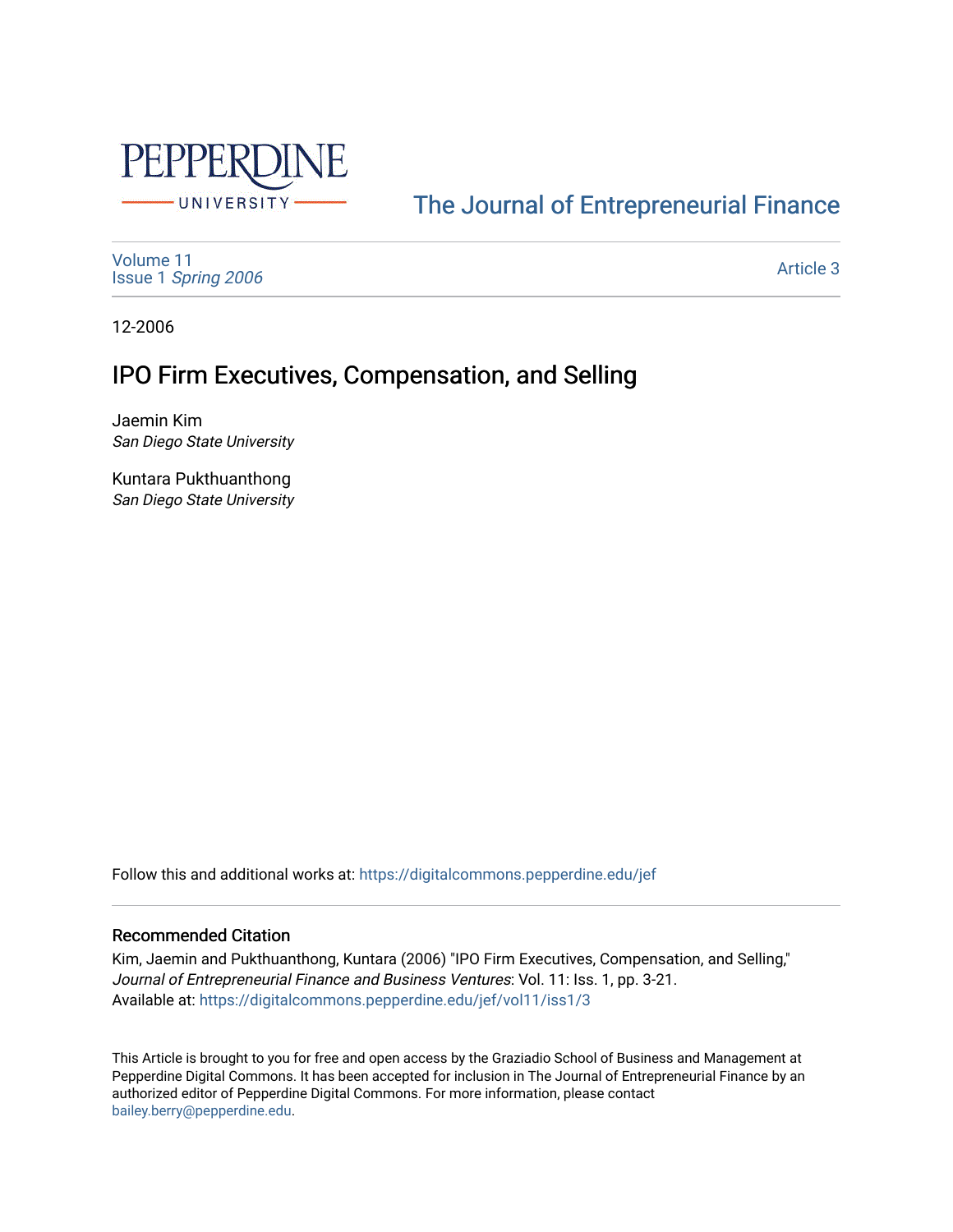## **IPO Firm Executives, Compensation, and Selling**

## **Jaemin Kim San Diego State University**

#### **and**

## **Kuntara Pukthuanthong San Diego State University**

#### **Introduction**

IPO firm executives are significant net sellers in the year immediately following the IPO year. Two significant variables affecting their sales are the number of stock options exercised during the year and the number of shares held at the end of the preceding year. Contrary to the findings of the previous studies, the number of stock options and the number of restricted stocks turn out to be insignificant. The evidence suggests that IPO executives sell mainly to realize a significant part of their undiversified wealth; however, they do not sell to explicitly hedge against stock option grants or to exploit potential overvaluation.

<sup>\*</sup> Jaemin Kim is an Assistant Professor of Finance at the College of Business Administration, San Diego State University. His research interests are in the areas of corporate payout policy, executive compensation, and international finance. He currently teaches Financing the Emerging Enterprise and Fundamentals of Finance. He holds Ph.D. from the University of Washington.

Kuntara Pukthuanthong is an Assistant Professor of Finance at the College of Business Administration, San **Diego State University. Her research interests include topics in initial public offerings, executive/employee compensation, and entrepreneurship. She currently teaches International Business Finance and Entrepreneurial** Finance. She holds a doctorate degree of business administration from the University of California, Irvine.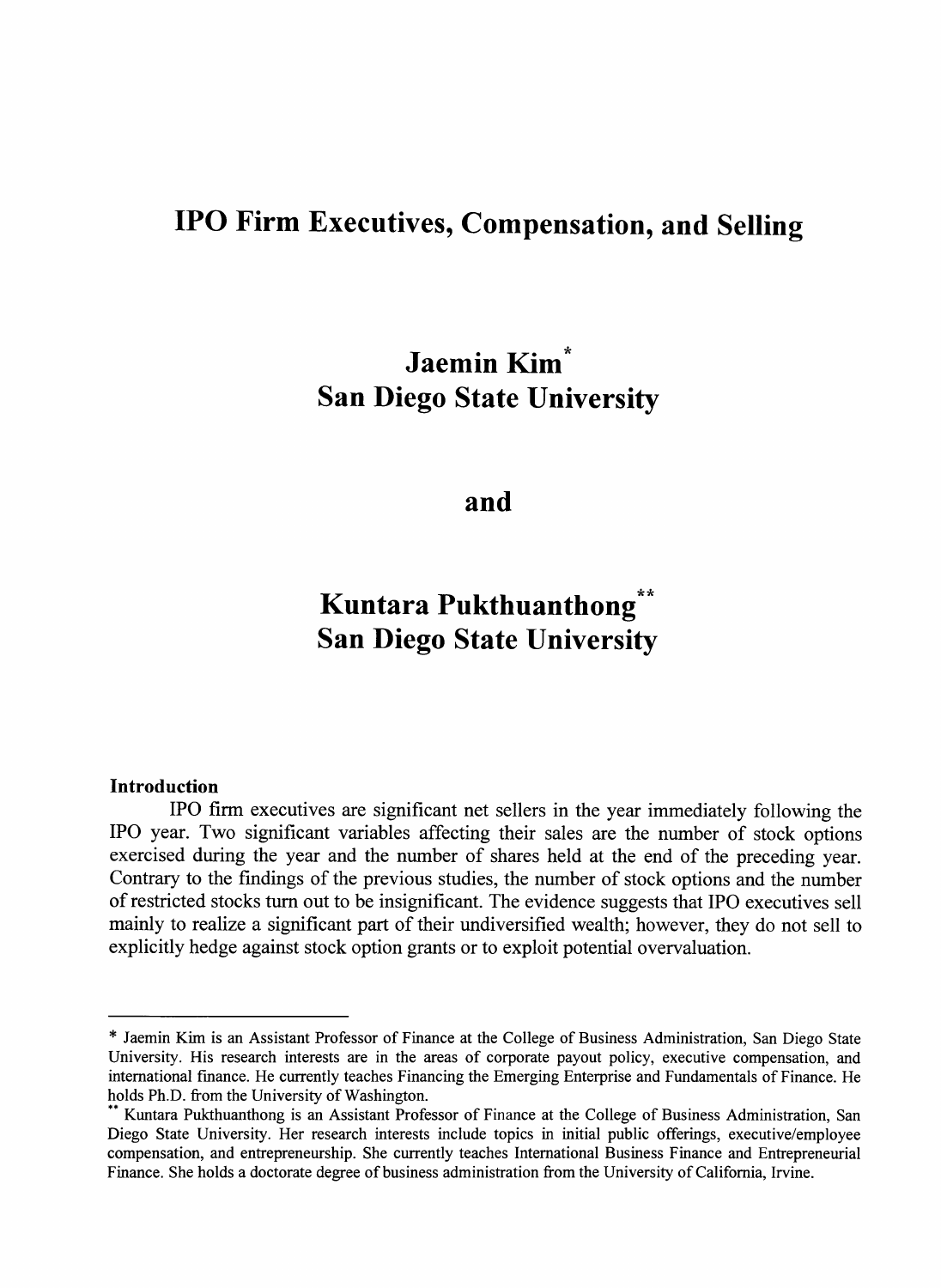Compared to large, established corporations, young and small IPO firms have to make a broader set of decisions that will have substantial impacts on future performance. Such important decisions include choices on organizational structure, control mechanisms, board composition, and employee/executive compensation as well as various operational arrangements. Moreover, many such managerial functions take place in a dynamic environment, where new equity is raised and thus ownership structure undergoes major changes.

With respect to the compensation issue, one of the most popular methods for pre-IPO or newly listed firms (hereafter IPO firms) to compensate their executives is equity-based arrangements, i.e. stocks and stock options.<sup>1</sup> Equity based compensation is heavily used by IPO firms, because many firms in the IPO stage experience a relative lack of cash and face potentially large agency costs arising from uncertainty and risk inherent in small and unknown firms. While the executives of IPO firms continue to receive stock options and restricted stocks, they can sell part of their firms' stock at the time of IPO or at the expiration of a typical six month lock-up period after IPO. A rapid decline in ownership can increase agency costs, unwinding the intended incentive effect of stock options and restricted stocks.

In this paper, we focus on the executives of the firms that went public between 1992 and 2002 to examine the determinants of their trading activities. To the best of our knowledge, how IPO firm executives trade, particularly in response to stock options and restricted stock grants, is a question that has received relatively little attention in previous studies. A potential exception to this is Ofek and Yermack (2000) who found that executives with higher ownership hedge stock options by selling unrestricted stocks that they already own, thus effectively undoing the incentive effect. By focusing on IPO firms with heavier use of equitybased compensation, we complement the existing literature by exploring questions that include: 1) are IPO executives net-sellers or net-buyers of their own firms' stocks?; 2) what affects their buy or sell trades?; and 3) do they sell to explicitly hedge against stock option grants or restricted stock grants, thereby neutralizing the incentive effect of stock options?

First of all, we find that IPO firm executives are significant net sellers in the year immediately following the IPO year. On average, these executives sell 21 % of the combined number of (i) the shares held at the end of the IPO year; plus (ii) the shares obtained through option exercise in the year immediately following the IPO year; plus (iii) the restricted shares awarded in the year immediately following the IPO year. The result of the significant net sales by executives is not driven by a small number of extremely large records, or outliers, typically observed in executive compensation data. Such selling intensity appears to taper off after the first two years. Second, the two significant factors affecting selling activities by IPO firm executives are the number of shares held at the beginning of the year and the number of stock options exercised during the year. In particular, we find that about every share acquired through option exercise is sold. This finding is robust to different specifications with respect to outliers, the high-tech bubble period, and inclusion of various control variables. Third, the number of restricted stocks, and particularly the number of stock options, turn out to be

<sup>&</sup>lt;sup>1</sup> Use of equity based compensation by U.S. corporations increased substantially in the 1990's. Bebchuk and Grinstein (2005) document that for the top five executives of S&P 500 firms, equity based compensation was **37 % o f their total compensation in 1993, and this portion increased to 55 % by 2003. Employee stock options,** in particular, have been a popular form of compensation. According to Jones and Burchman (2002) and Weisbenner (2000), by the mid-1990s, more than nine out of ten U.S. companies were granting stock options.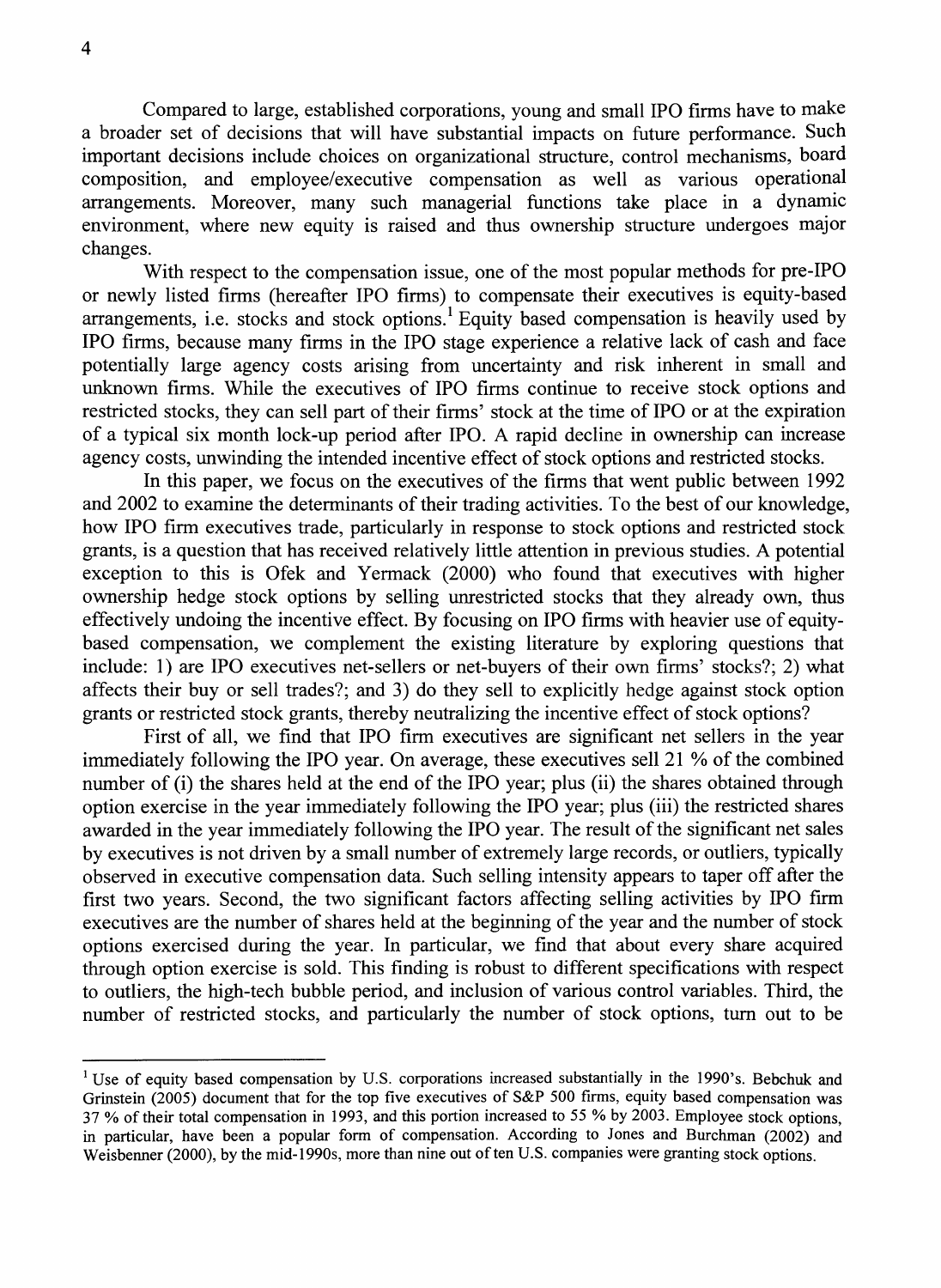insignificant. In other words, the evidence in this study does not support the view that IPO firm executives explicitly hedge stock option grants by selling unrestricted shares they already own, or that theses executives sell as many unrestricted stocks as restricted stocks awarded to them. This finding differs from the study by Ofek and Yermack (2000). Fourth, our study shows that IPO underpricing, changes in market-to-book ratio, and changes in stock return volatility do not influence the trading activities of the IPO firm executives. If IPO underpricing, as measured by the first day closing price over the offer price minus one, proxies executive's profit-taking incentives, then this profit motive does not explain executive sales. Similarly, potential overvaluation, as measured by an increase in market-to-book ratio, does not lead to more selling by executives.

The result that IPO executives sell significantly is consistent with the popular view. Our contribution lies in shedding light on the determinants of such selling activity by IPO executives: as IPO firm executives sell significantly, particularly in the first two year period around IPO, the two important factors influencing their selling trades are the number of shares held at the beginning of the year and the number of stock options exercised during the year, but not other variables mentioned above. This taken together with other results of this study suggests that IPO firm executives sell mainly to realize a significant part of their wealth tied up in their firms, and thus reduce risks embedded in their undiversified portfolios. These IPO executives have incentives to unwind their a priori undiversified positions, because a substantial amount of their wealth is in the form of their own firms' stocks or stock options. In addition, the value of their human capital is significantly correlated with their firms' performance. Again, however, we do not find evidence that the executives sell to explicitly hedge against stock option grants or to exploit potential mispricing.

The paper is organized as follows: Section 1 describes the sample, data, and variables used in this study. Section 2 and Section 3 provide univariate analyses and multiple regressions, respectively. We conclude in Section 4. And, in the Appendix, we offer brief institutional details on executive stock options and restricted stocks.

#### **I. Data, sample, and descriptive statistics** A. **Data and sample**

As we examine the trading activity and equity compensation of the executives of the firms that went public for the period 1992-2002, the primary data sources are the Thomson Financial SDC IPO database and the S&P ExecuComp. We exclude from the IPO dataset close-end funds, REITs, financial institutions, ADRs of companies already listed in their home countries, and limited partnerships, consistent with the criteria used in previous studies (Ritter (1991), and Krigman, Shaw, and Womack (1999)). We supplement the IPO dataset with prospectuses collected from the SEC Electronic Data Gathering, Analysis, and Retrieval (EDGAR) service. ExecuComp provides annual compensation data for proxy named executives, or the five highest paid executives, for the companies listed in S&P 1500 (S&P 500, S&P Mid-cap 400, S&P Small-cap 600). Thus, our sample consists of IPO firm executives whose compensation data exist in S&P ExecuComp. We also use CRSP and Compustat for other variables used in this study. Variables are constructed year by year for each executive, and the final sample consists of 3,999 executive-years for 940 executives from 236 IPO firms between 1992 and 2002.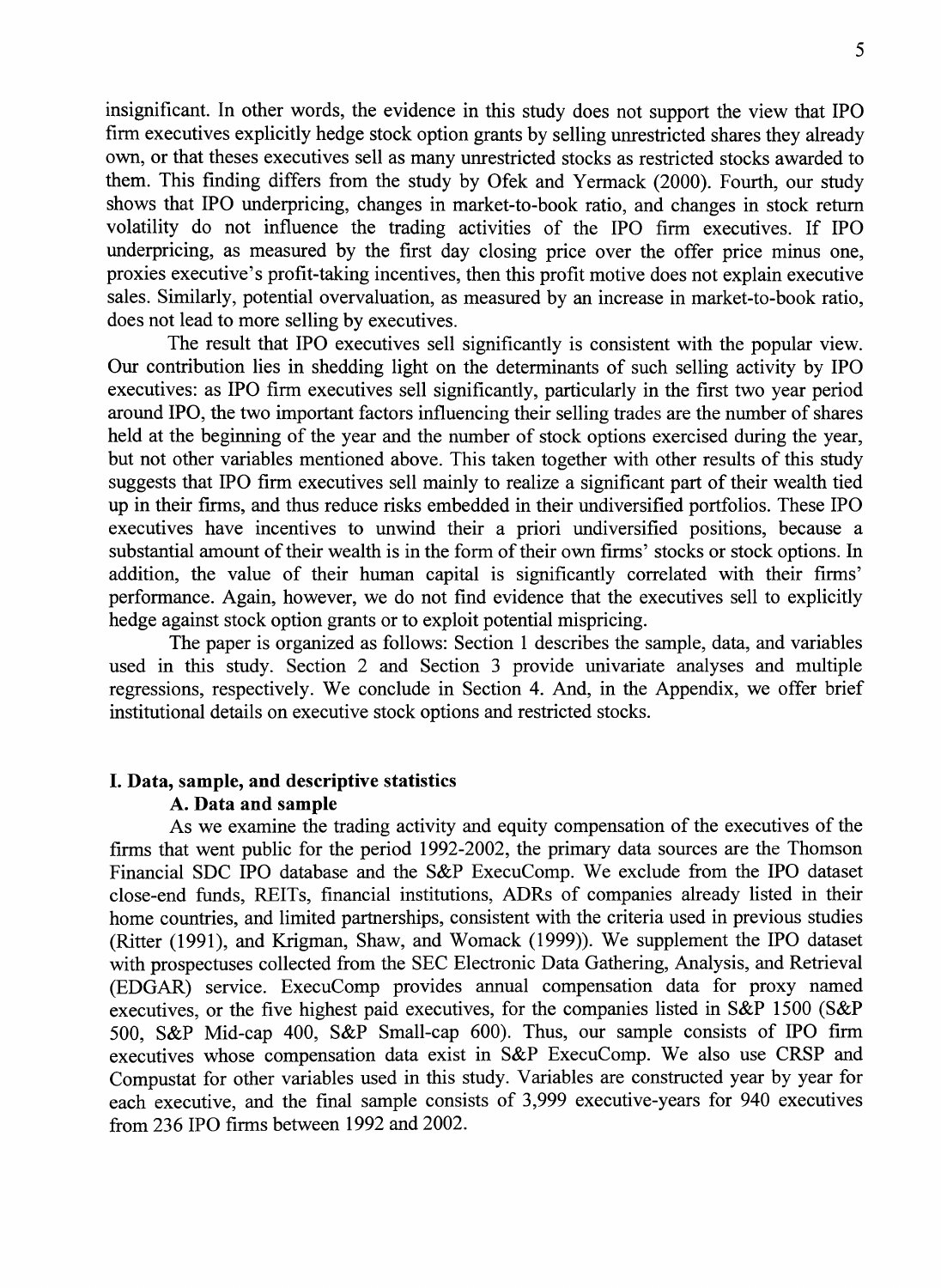#### **B. Descriptive statistics and variable definitions**

Table I provides an overview of the characteristics of the 236 IPO firms (1992-2002) that have data in the S&P ExecuComp database. Yearly tabulation shows that more than 50 % of the total IPOs took place during the high-tech boom years from 1996 to 1999. The number of IPOs decreased rapidly in the post-bubble years, 2000, 2001, and 2002. Profitability, as measured by after-tax net income in the most recent 12-month period before the IPO, is on average 25.8 million dollars for the entire sample period. It is notable that the mean value of the after-tax net income, after peaking in 1997 (43.8 million), turns negative in 1998 (-10.6 million dollars). In 1998, both the mean and median revenues, as measured over the 12-month period before the IPO, are the lowest in the 1990s, although they go back up in 1999. The ages of IPO firms, as defined by the number of years between the founding date and the IPO date, show a declining tendency during the internet boom period. During the same period, the degree of underpricing, defined as the first-day closing price over the offer price minus one, increases sharply. In fact, the mean and median values of underpricing are the largest in 2000 with the mean and median being 123.1 % and 64.3 %, respectively. In sum, Table I reveals a pattern that around the high-tech boom years, the profitability of IPO firms tends to decline and relatively younger firms go public with heavier underpricing.

As mentioned previously, variables used in this study are measured over a fiscal year (T) for each executive (i). For brevity, T's and i's are omitted from the notations when doing so causes no ambiguity. In Table II, we list the descriptive statistics for equity compensation and share ownership data for the executives of the 236 IPO firms, starting from the IPO year. $<sup>2</sup>$ </sup> SHROWN is the split-adjusted number of shares held by each executive at the yearend of a fiscal year. BLK VALU is the dollar value of stock options granted to an executive in a fiscal year, as measured by S&P Black-Scholes methodology. SOPTGRNT is the split-adjusted number of stock options granted to an executive in a fiscal year. RSTKGRNT is the dollar value, as of the grant date, of restricted stocks granted to an executive in a fiscal year. RSTK\_SH is the estimated split-adjusted number of restricted stocks granted to an executive in a fiscal year, obtained by dividing RSTKGRNT with PRCCF, the fiscal yearend closing share price. SOPTEXSH is the split-adjusted number of stock options exercised by an executive in a fiscal year.

Table II shows that stock option is a more dominant form of executive equity compensation for IPO firms, as compared to restricted stock. In terms of mean dollar value, the stock option grants are more than 14 times of restricted stock grants. In terms of the number of shares granted, the mean and median for stock options far exceed those for restricted stocks. The average number of stock options an executive receives per year is 215,166, whereas the average number restricted stocks an executive receives per year is 4,605. The median for stock option is 40,000, while the median for restricted stock is zero. Executives on average exercise 159,728 stock options per year. The ratio of SOPTEXSH to SOPTGRNT averaged over all the executive-years is more than 80 % (unreported in the table). This means that in a given year, executives exercise substantial amount of vested stock options they already own, relative to the number of new stock options they receive. As shown in Table II, it is noteworthy that executive compensation distributions are extremely rightskewed with SOPTGRNT being the most skewed: there are very large values in each compensation variable. For example, the ExecuComp data record that Margaret Whitman,

<sup>&</sup>lt;sup>2</sup> Data for the years prior to the IPO year are unavailable in the ExecComp database with a very small number of **exceptions, which we didn't include.**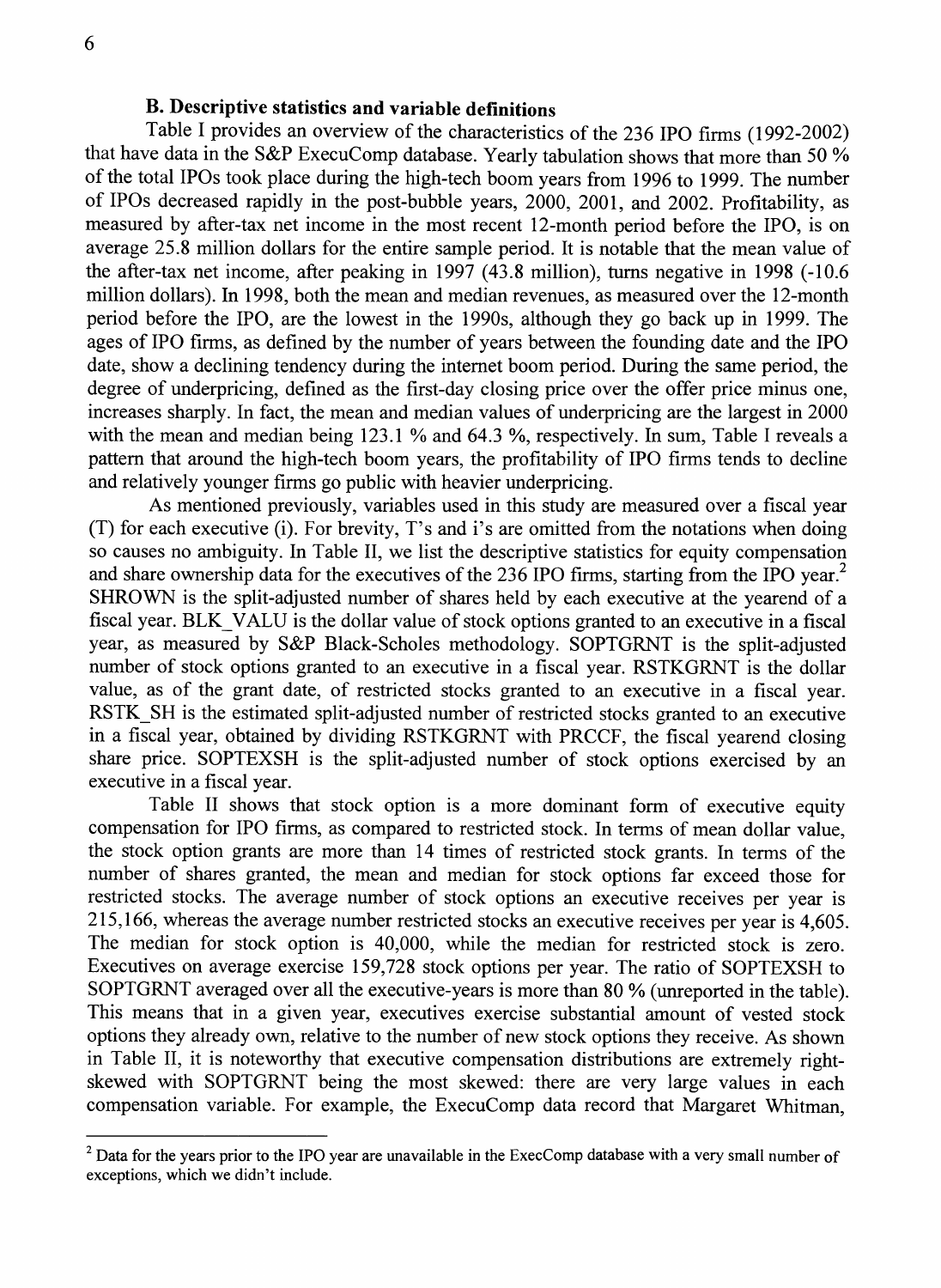CEO of eBay Inc., received split-adjusted 172, 8 million stock options in 1998 when her firm went public, and exercised all of them in the same year. These numbers appear as the maximum values in both SOPTGRNT and SOPTEXSH in Table II. The issue of outliers will be addressed in the following sections.

#### **II. Univariate analyses**

Because executives exercise stock options and receive restricted stocks, the number of shares they hold (SHROWN) can increase even when executives are net sellers of their unrestricted shares. Thus, the number of shares sold minus the number of shares purchased by an executive in a year (NETSELL) is defined as the number of restricted stocks granted in a year plus the number of stock options exercised in a year minus the change in the number of shares held by an executive at the yearend, or  $(SOPTEXSH + RSTK SH - \Delta SHROWN)$ .  $\Delta$ SHROWN is (SHROWN<sub>T</sub> - SHROWN<sub>T-1</sub>).<sup>3</sup>

Panel A of Table III shows NETSELL as compared to SOPTGRANT, SOPTEXSH, RSTK SH, and SHROWN<sub>T-1</sub> during the first year after IPO, and Panel B for all the years combined. In Panel A, while NETSELL, SOPTGRNT, SOPTEXSH, and RSTK\_SH are measured for the year immediately following the IPO year,<sup>4</sup> SHROWN<sub>T-1</sub> is measured at the end of the IPO year, or at the beginning of the following year. In the first year after IPO, NETSELL is on average 432,613 shares, amounting to 605 % of the combined value of SOPTEXSH and RSTK SH. In other words, an average executive sells much more shares than the shares they acquire through option exercise plus the restricted shares they receive. This means that an executive sells a significant chunk of the unrestricted shares that they already own. NETSELL is 22 % relative to  $SHROWN<sub>T-1</sub>$ . Panel A also shows NETSELL is 21 % of SOPTEXSH, RSTK SH, and SHROWN<sub>T-1</sub> combined. That is, net sales by an average executive amount to 21 % of all the shares he would have possessed if he had not sold any share by the end of the year immediately following the IPO year.

In Panel B, where all the years are considered, executives' selling intensity tapers off on average, although executives still sell quite a bit. Executives on average sell way more shares than they obtain through option exercise and stock awards (168 %). Also, NETSELL is 13 % relative to SOPTEXSH, RSTK SH, and SHROWN<sub>T-1</sub> combined. In terms of median values, executive selling is less intense compared to mean values (11-16 % compared to 13- 21 %); however, the pattern of significant sales persists.

As observed in Table II, the skewness of the compensation variables is severe. To test whether the skewness arising from extreme positive values derives the results, we exclude 2 % of the largest values of each of the four variables, SOPTGRANT, SOPTEXSH, RSTK SH, and SHROWN<sub>T-1</sub>, and perform the same univariate analyses as above. The intensity of NETSELL, or % NETSELL, actually tends to increase further, suggesting that executive selling documented in Table III is not driven by outliers. The results without outliers are not reported here for brevity.

In Panel C of Table III, to further examine the significance of executive net sales, we perform hypothesis tests of zero mean and median for NETSELL in the year following the IPO year. Both tests show that NETSELL is highly significant with p-values less than 0.01, and the mean and median being 410,288 and 13,344 shares, respectively (Panel C).

<sup>&</sup>lt;sup>3</sup> To put it another way, SHROWN<sub>T</sub> = SHROWN<sub>T-1</sub> + SOPTEXSH + RSTK\_SH – NETSELL.

<sup>&</sup>lt;sup>4</sup> In the IPO year, NETSELL cannot be calculated due to the unavailability of data.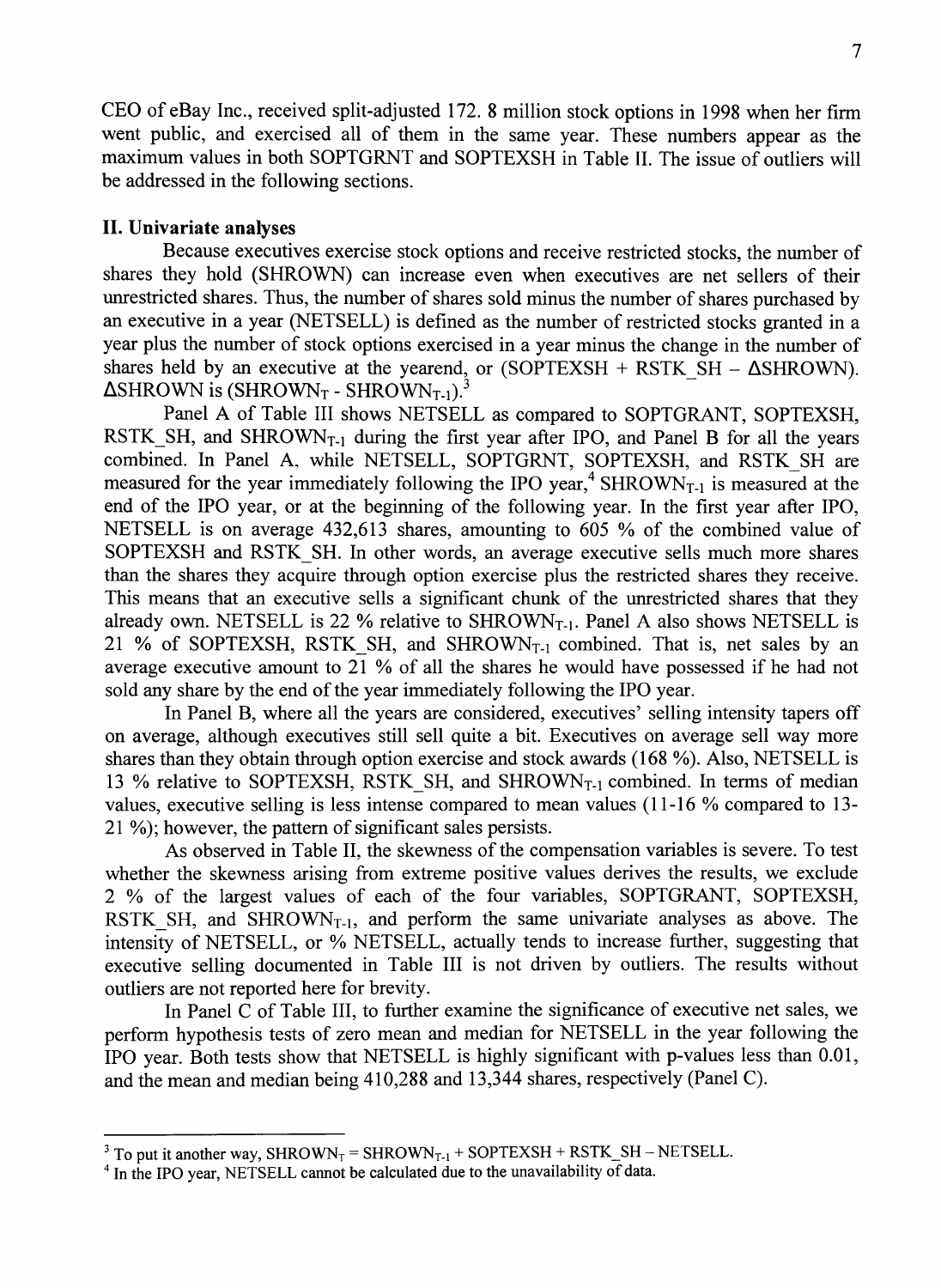Similar to Ofek and Yermack (2000), we split the sample into two groups based on the number of shares owned in the IPO year relative to the combined number of stock options and restricted stocks granted in the following year. Panel D is for the low ownership sub-sample, in which the number of shares held in the IPO year is less than the combined number of stock options and restricted stocks granted in the following year. And Panel E is for the high ownership sub-sample, in which the number of shares held in the IPO year is larger than the combined number of stock options and restricted stocks granted in the following year. Both panels again show that executives are on average significant net-sellers, regardless of the relative sizes of their initial holdings. In summary, the univariate results in Table III reveal that the executives of the IPO firms sell a significant portion of their stock holdings in the year following the year of initial public offering.

#### **III. Regression analyses**

#### A. **Model**

In our regression analyses of the trading activities of IPO firm executives,  $NETSELL<sub>T</sub>$ is regressed on four key variables of equity based executive compensation; the number of stock options granted (SOPTGRNT<sub>T</sub>), the number of stock options exercised (SOPTEXSH<sub>T</sub>), the number of restricted stocks granted (RSTK  $SH<sub>T</sub>$ ), and the number of shares held in the previous yearend (SHROWN<sub>T-1</sub>). Also as control variables, underpricing (UNDERPRC), changes in market-to-book ratio ( $\triangle$ MKTBK) and return volatility ( $\triangle$ VOLAT) are included. More formally, our base model is as follows:

$$
NETSELL_{i,T} = C_0 + C_I SOPTGRNT_{i,T} + C_2 SOPTEXSH_{i,T} + C_3RSTK_SH_{i,T} + C_4SHROMN_{i,T-1} + C_5UNDERPRC + C_4MKTBKi_{i,T} + C_7AVOLAT_{i,T} + \varepsilon_{i,T}
$$
 (1)

If executives wish to hedge the risk arising from stock options granted to them, then they will sell the unrestricted shares they already own. Based on the Black-Scholes option valuation model, executives will sell the number of shares equal to the option hedge ratio times the number of options granted. This suggests a positive relation between net sales by executives (NETSELL) and the number of stock options granted to executives (SOPTGRNT) (Ofek and Yermack  $(2000)$ ).<sup>5</sup>

In addition to the number of granted stock options (SOPTGRNT), the number of exercised stock options (SOPTEXSH) is included in the regression. The standard portfolio theory predicts that as the number of exercised stock options increases the number of shares executives hold, other things being equal, they will sell newly acquired shares, or increase their net sales (NETSELL), to diversify and rebalance their portfolios.

The same diversification argument applies to restricted stock grants. A higher number of restricted stocks granted to an executive will lead to more selling by the executive. The number of restricted stocks granted (RSTK SH) is predicted to be positively associated with executive's net sales (NETSELL).

Ofek and Yermack (2000) document that executives with higher ownership tend to sell more aggressively than the executives with lower ownership, consistent with the portfolio

<sup>&</sup>lt;sup>5</sup> Alternatively, if the value of stock option increases, for instance, due to a rise in stock price, then executives **can also increase share sales to hedge the risk, as the option delta goes up. We do not test this in this study, as the data source does not provide full information on stock option value changes.**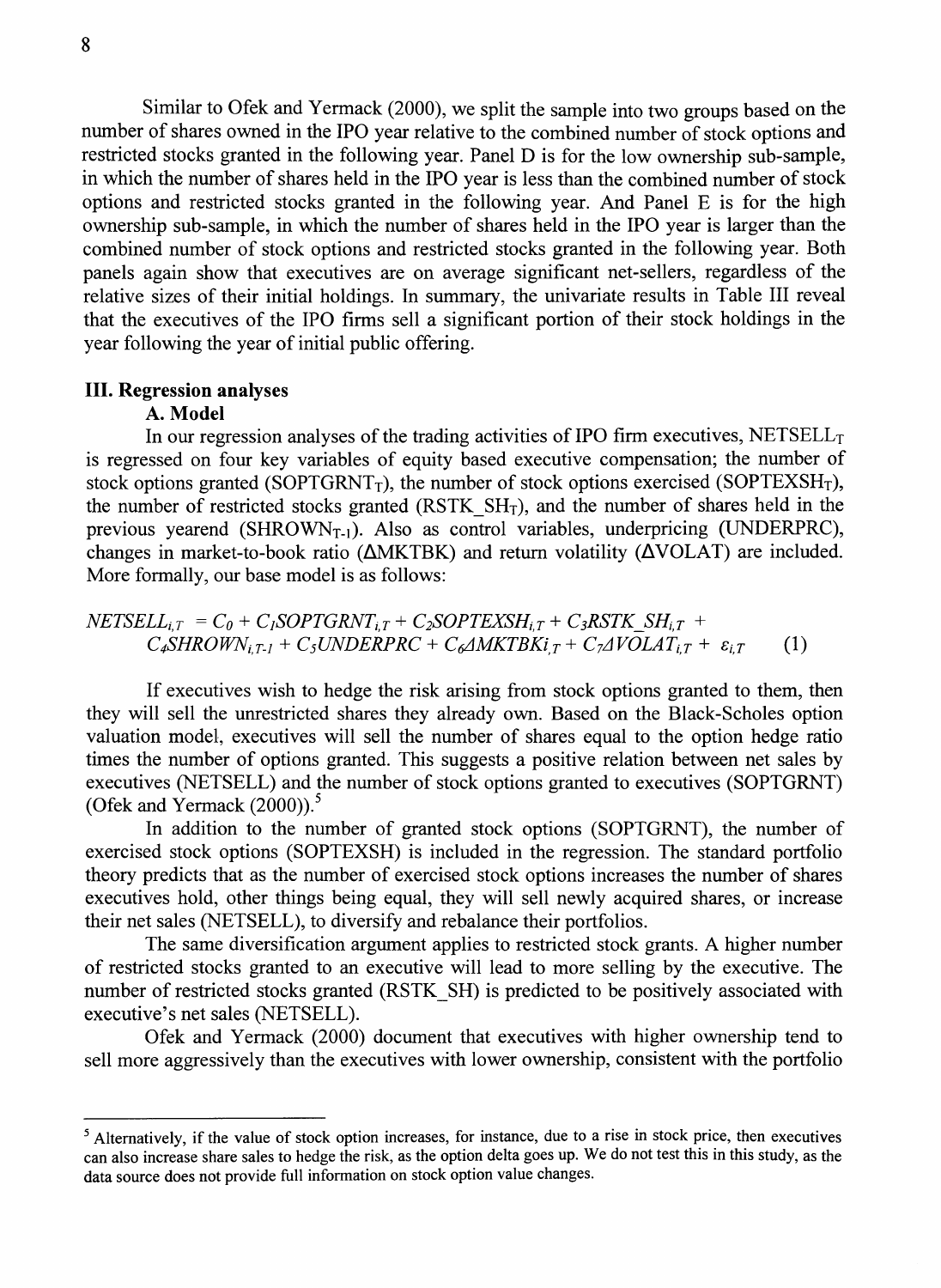theory that once certain ownership level is reached, investors actively rebalance their portfolios. To account for prior ownership levels, we include  $SHROWN_{T-1}$ .

The relation between the number of stock options and the degree of underpricing has been explored in the literature (Lowry and Murphy (2005), Rocholl (2005), Taranto (2003)). Although evidence is inconclusive on the significance of such a relation, underpricing can induce executives' selling activity to the extent that the degree of underpricing proxies executives' profit-taking incentives (Aggarwal, Krigman, and Womack (2002)). If so, the coefficient for UNDERPRC (underpricing) will have a positive sign. UNDERPRC is defined as the first day closing price over the offer price minus one.

The relation between trading activities of insiders and market-to-book ratio is well documented. Rozeff and Zaman (1998) find that cross-sectionally, there are more frequent insider buying trades relative to selling trades for value stocks (low market-to-book stocks) relative to growth stocks (high market-to-book stocks), and that insider buying increases as an individual stock becomes a value stock from a growth stock across time. In a similar context, Lakonishok and Lee (2001) show that insiders are contrarian traders. These results are confirmed by Jenter (2005) who asserts that managers time their trades to take advantage of the perceived mispricing, as measured by market-to-book ratio. Apart from mispricing, if the share price increases, insiders are likely to rebalance their portfolios by selling their stocks, again consistent with the portfolio theory. Market-to-book ratio captures this price induced portfolio rebalancing effect, in addition to potential mispricing. Thus, changes in market-tobook ratio, AMKTBK, enter the regressions. MKTBK is obtained by dividing MKTVAL by COMMEQ, in which MKTVAL is the market value of equity, measured by multiplying the number of common shares outstanding by the closing price at the fiscal yearend and COMMEQ is the total common equity (Compustat annual data item number 60).  $\triangle$ MKTBK<sub>T</sub> is MKTBK $_T$  minus MKTBK $_{T-1}$ .

If the risk levels of their firms increase, then other things being equal, insiders will be inclined to sell their stock holdings because their wealth tied up to their firms become riskier. Meulbroek (2000) finds relatively high incidence of insider sales in internet-based firms characterized with high volatility. If this cross-sectional relation also holds across time, then an increase in return volatility will be associated with an increase in executive's net sales, or a decrease in net purchase. Therefore, changes in return volatility,  $\triangle VOLAT$  (= VOLAT<sub>T</sub> -VOLAT<sub>T-1</sub>), are expected to have a positive relation with NETSELL. VOLAT is the standard deviation of daily common stock returns measured over a fiscal year for each firm.

#### **B. Results**

In Table IV, we focus on the IPO year and the following year. The first column tabulates the results of OLS regressions with NETSELL regressed on SOPTGRNT, SOPTEXSH, RSTK SH, and SHROWN<sub>T-1</sub>. In the second column, three control variables, UNDERPRC,  $\triangle$ MKTBK and  $\triangle$ VOLAT, are added. White heteroskedasticity consistent standard errors are used in all the regressions in this study. As pointed out in the previous section (Table II), executive compensation variables are extremely right-skewed. To avoid a case in which a small number of extremely large observations sway the regression results dramatically, we exclude 2 % of the largest values of each of the four independent variables

<sup>&</sup>lt;sup>6</sup> Instead of including SHROWN<sub>T-1</sub>, Ofek and Yermack (2000) split the sample into two, and run separate **regressions. We address this issue in the robust check section.**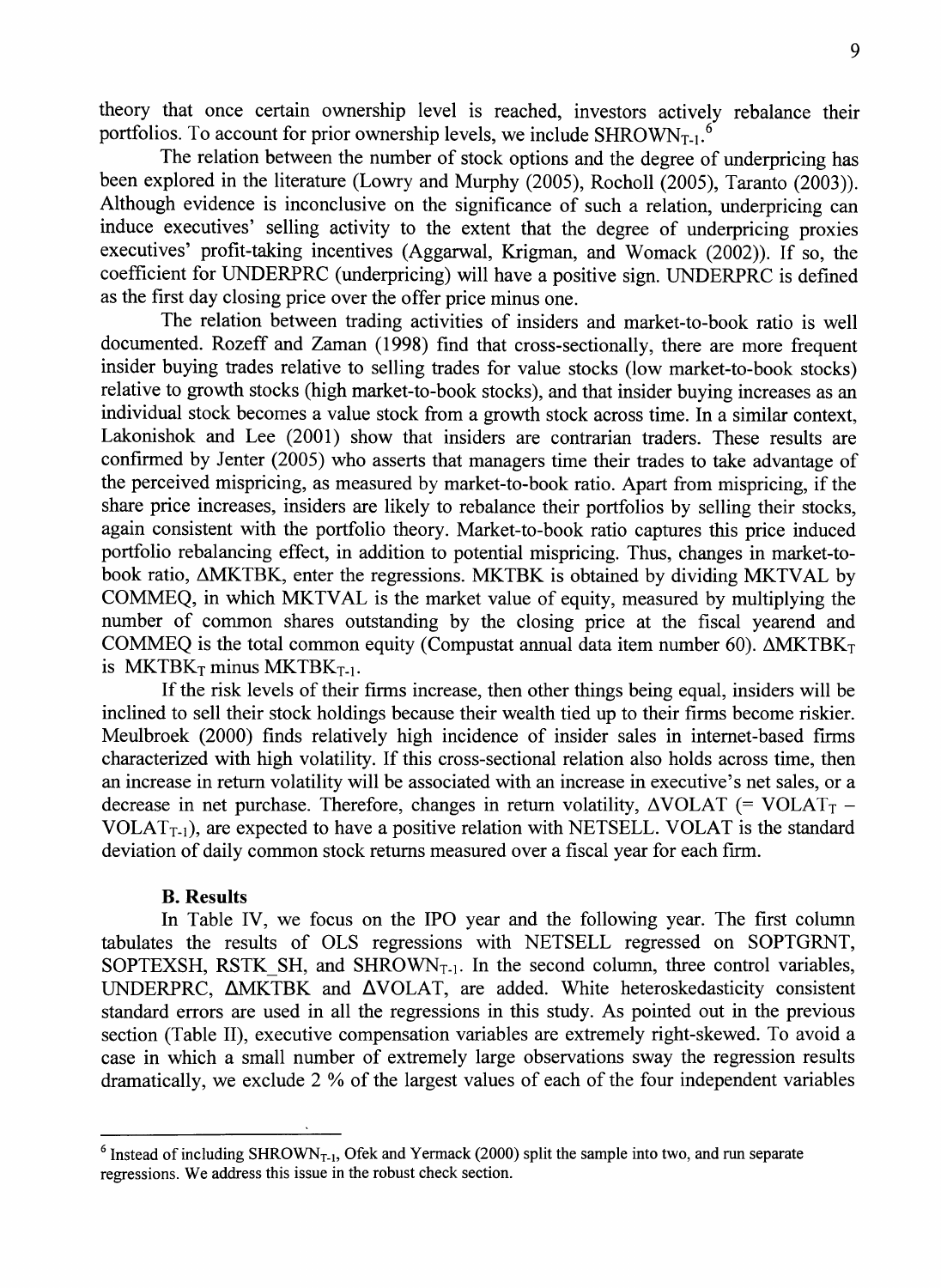(SOPTGRNT, SOPTEXSH, RSTK SH, and SHROWN<sub>T-1</sub>).<sup>7</sup> We also perform the same regressions analyses with 1 % exclusion and no exclusion. As will be discussed later, the results remain qualitatively the same with or without the exclusion of outliers. Thus, for brevity, we report only the results with 2 % exclusion.

In Table IV, the coefficient for SOPTGRNT is not at all significant in both the first and second regressions. This differs from the Ofek and Yermack (2000)'s finding that SOPTGRNT is a significant variable. SOPTEXSH on the other hand is highly significant with the t-statistics in the range of 5.99-9.09, suggesting that executives sell substantial amount of the shares they obtain by exercising stock options. In fact, the coefficients of 0.97 and 1.07 in the two equations indicate that about every share acquired through option exercise is sold. This is consistent with the predicted relation between NETSELL and SOPTEXSH in that an executive attempts to diversify and rebalance his portfolio by selling newly acquired shares. The number of restricted stocks granted (RSTK SH), however, turns out to be insignificant, contrary to the result of the previous study (Ofek and Yermack (2000)).

How many shares an executive holds to begin with  $(SHROWN<sub>T-1</sub>)$  is an important explanatory variable. The positively significant coefficients have t-statistics in the range of 2.99 - 3.05: the more shares an executive holds at the beginning of the year, the more shares he sells during the year. By selling their stock holdings, executives reduce risk exposure of their portfolios and realize a significant part of their wealth tied up to their firms. The coefficients of 0.16 in both equations indicate that an executive on average sells 16 out of every 100 share increase in their stock holdings.

It is noteworthy that in the second regression, none of the control variables (UNDERPRC, AMKTBK, AVOLAT) is significant. If we assume that underpricing proxies executives' profit-taking incentives, then such profit-seeking behavior does not explain executive's massive selling activities in the year following the IPO year. $^8$ 

Interestingly, the insignificant result for  $\Delta$ MKTBK is different from the findings of previous research. We conjecture that this might be due to the fact that the five highest paid executives of IPO firms examined in this study are a set far smaller than a typical set of insiders investigated in prior studies, in which an insider is broadly defined as a person having an "insider relationship" or beneficial ownership as specified by various sections of the Securities Exchange Act of 1934, the Investment Company Act of 1940, and the Public Utility Holding Company Act of 1935. These insiders typically include officers, directors, and large block holders (10 % or more), and other beneficial shareholders whom the law specifies as having a special relationship with the company.

In Table V, we examine the full panel data with the years spanning from 1992 to 2004, the most recent year when the executive compensation data are available. The two regressions in Table V have the same specifications as those in Table IV with the second regression carrying three additional variables (UNDERPRC, AMKTBK, AVOLAT).

The results in Table V closely resemble those of Table IV. Again, SOPTEXSH and  $SHROWN<sub>T-1</sub>$  are significant explanatory variables, whereas SOPTGRNT and RSTK SH are

**<sup>^</sup> The minimum values are all zeros.**

**<sup>\*</sup> Aggarwal, Krigman, and Womack (2002) find evidence that underpricing leads to more analyst research** coverage, which is followed by more insider selling at the expiration of the lockup. The study by Aggarwal et al. and ours differ in terms of the scope of the insiders, the data sources, the variable measurement period, and the sample period. Exclusion of UNDERPRC in this model and in other models in this study does not change the **results.**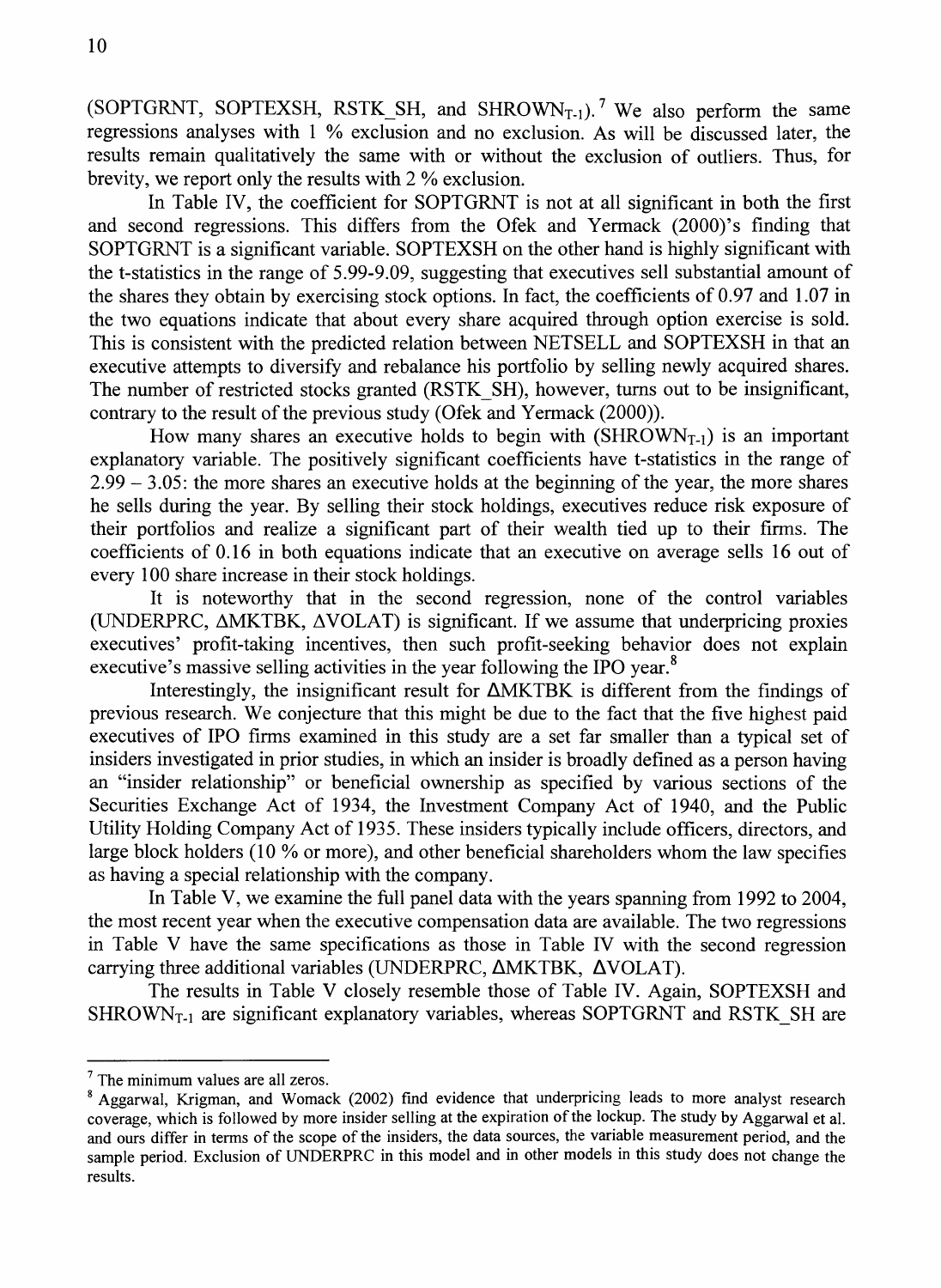not. SOPTEXSH has the coefficient 0.96, or about one, in both equations with the t-statistics 10.48 and 10.57. This again shows that executives sell about every share they obtain through option exercise. The coefficients for  $SHROWN<sub>T-1</sub>$ , 0.10 in both equations, are also highly significant. Just like the results in Table IV, UNDERPRRC, AMKTBK, and AVOLAT are all insignificant.<sup>9</sup> A consistent finding in both Table IV and in Table V is that what influences executive sales significantly are two variables; SOPTEXSH and SHROWN<sub>T-1</sub>. In other words, how many options an executive exercises (i.e. how many shares he acquires) and how many shares an executive holds to begin with are the two most important determinants of his selling activity.

#### **C. Robustness check**

The insignificant result for SOPTGRNT is different from the significant finding by Ofek and Yermack (2000), who instead of including  $SHROWN<sub>T-1</sub>$  in the regression, split the sample based on initial holding size and run separate regressions. We include  $SHROWN<sub>T-1</sub>$ explicitly in the regression, as it is an important explanatory variable to predict selling activities of an executive. Not surprisingly, this variable is found to be significant in all the regressions in this study. As part of robustness check, however, we did perform regression analyses with split samples similar to those in Ofek and Yermack (2000). Our results remain unchanged: SOPTEXSH is significant, but SOPTGRNT is not.<sup>10</sup>

Additionally, to examine whether our findings are sensitive to potential outliers, we winsorized each of the four variables, SOPTGRNT, SOPTEXSH, RSTK\_SH, and SHROWN<sub>T-1</sub> by removing 1 % of the largest observations, instead of 2 % as reported in the previous sections. We also perform the same analyses without excluding any observations. The results remain virtually unchanged whether we exclude nothing (unreported) or 1 % (unreported) or 2 % (reported) of the largest values.

Late 90s are characterized by high-tech business boom or 'internet bubble' followed by stock market plunge. As shown in Table I, many companies went public despite weak earnings and frail valuations during the high-tech boom period. To examine whether executive trading activities in conjunction with their compensations differ in any way in this internet bubble period, we split the sample into the bubble period (year 1999 and 2000) and the non-bubble period. Again, the results, unreported here, remain about the same regardless of the internet bubble period. Nevertheless, we note that while the significance of SOPTEXSH and SHROWN<sub>T-1</sub> persists, SOPTGRNT is significant in one regression under the following three simultaneous conditions: (1) the bubble period is excluded, (2) no potential outlier is excluded, and (3) all the years, not just the first two years of IPO, are considered except for the two bubble years. Once one of the conditions is relaxed, SOPTGRNT becomes insignificant. In particular, the result is heavily driven by a small number of extremely large values, as the removal of such outliers (1 % or 2 %) renders SOPTGRNT insignificant. We conclude that the significance of SOPTGRNT is not robust.

We also examine correlation coefficients among variables used in the regressions. In line with our regression results, NETSELL is highly correlated with  $SHROWN<sub>T-1</sub>$ . Among independent variables, we do not observe a serious multi-collinearity problem except for the

<sup>&</sup>lt;sup>9</sup> Given the panel dataset, we also performed the regressions of fixed effect and random effect models. The **results remain about the same, and are not reported for brevity.**

<sup>&</sup>lt;sup>10</sup> We can only speculate that the different results in Ofek and Yermack (2000) could be due to the fact that their **sample is for the period 1992-1995, while ours is for IPO firms from 1992 to 2002.**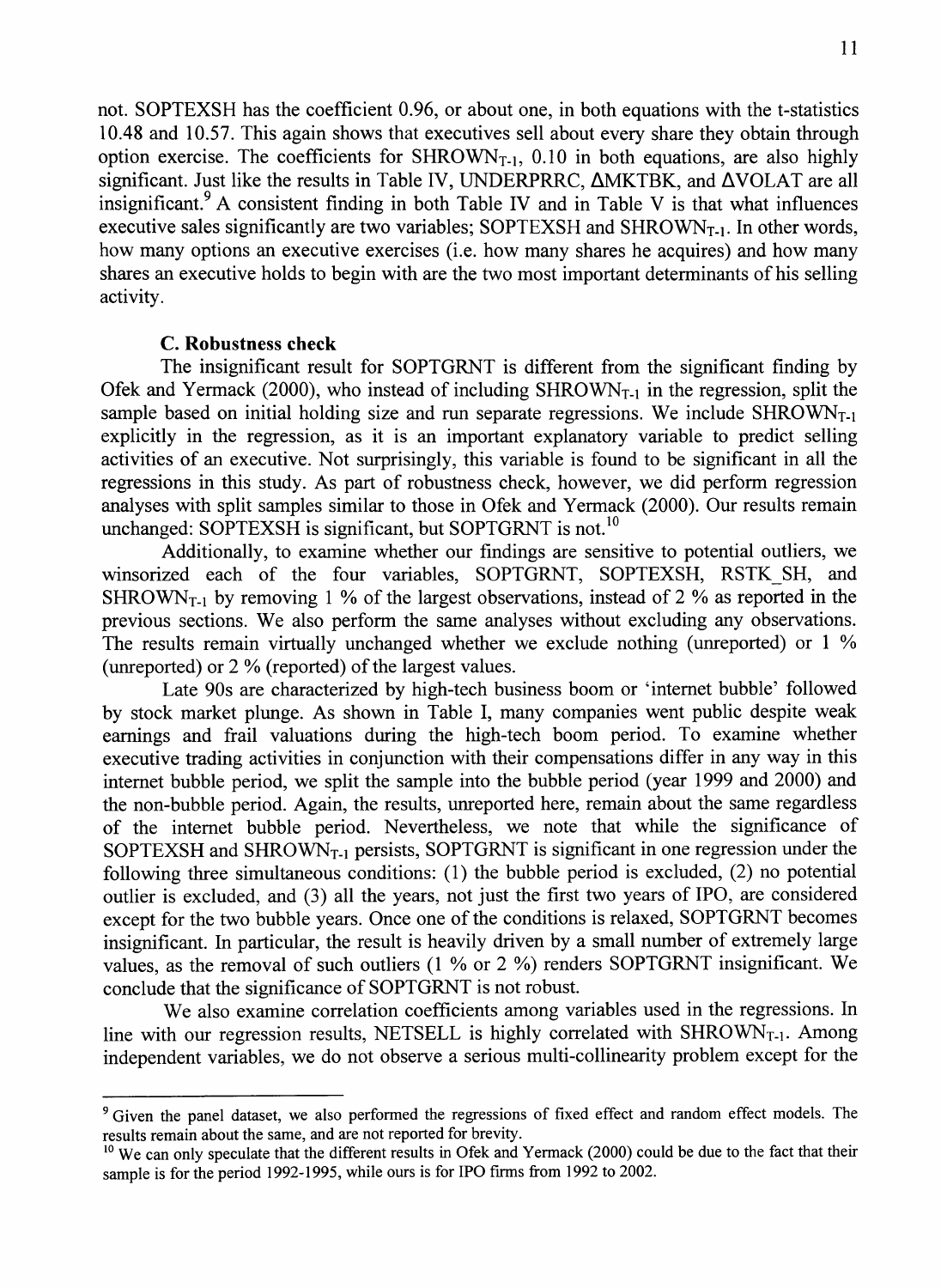high correlation ranging from 0.36 to 0.46 between SOPTGRNT and SOPTEXSH. We run regressions with these two variables entering the regressions separately. The significance of SOPTEXSH and SHROWN<sub>T-1</sub> remains unchanged, while SOPTGRNT remains insignificant and no clear pattern emerges for RSTK SH. The significance of SOPTEXSH and  $SHROWN<sub>T-1</sub>$  persists throughout different specifications, and is robust to inclusion of outliers and the high-tech boom period. We summarize our findings in the following conclusion section.

#### **IV- Conclusion**

This study investigates the trading activities of the executives of the firms that went public between 1992 and 2002. To examine what determines IPO firm executives' trades, we focus on equity based compensation and its implications on net sales (or purchases) by these executives. IPO firms use equity based compensation heavily because they experience relative lack of cash compared to large, well-established firms, and also because they face enhanced challenge of aligning the interests of outside shareholders with those of the executives given the uncertainty and risk inherent in small and young IPO firms. Our findings are summarized as follows:

(1) IPO firm executives are significant net sellers in the year immediately following the IPO year. On average, IPO firm executives sell 21 % of the combined number of (i) the shares held at the end of the IPO year (SHROWN<sub>T-1</sub>) plus (ii) the shares obtained through option exercise in the year immediately following the IPO year (SOPTEXSH) plus (iii) the restricted shares awarded in the year immediately following the IPO year (RSTK SH). (2) Two significant variables affecting selling activities of IPO firm executives are the number of stock options exercised during the year (SOPTEXSH), and the number of shares held at the end of the preceding year (SHROWN<sub>T-1</sub>). In particular, about every share acquired through option exercise is sold. (3) The number of stock options (SOPTGRNT) and the number of restricted stocks (RSTK SH) turn out to be insignificant in explaining executives' net sales. (4) IPO underpricing (UNDERPRC), changes in market-to-book ratio  $(LMKTBK)$ , and changes in return volatility ( $\Delta$ VOLAT) do not explain executives' trades. These findings are robust to different specifications, inclusion of outliers and the high-tech bubble period.

We contribute to the literature by providing insights on the determinants of selling activities of IPO executives: as IPO firm executives sell significantly, particularly in the first two year period around IPO, the two significant variables affecting their sales are the number of shares held at the beginning of the year and the number of stock options exercised during the year. We do not find any convincing evidence, however, that executive net sales are directly linked to an explicit attempt to hedge against stock option grants, or that executives sell to exploit potential overvaluation as measured by market-to-book ratio, a result different from that of previous studies. These findings suggest that IPO executives sell mainly to realize a significant part of their undiversified wealth tied up to their own firms.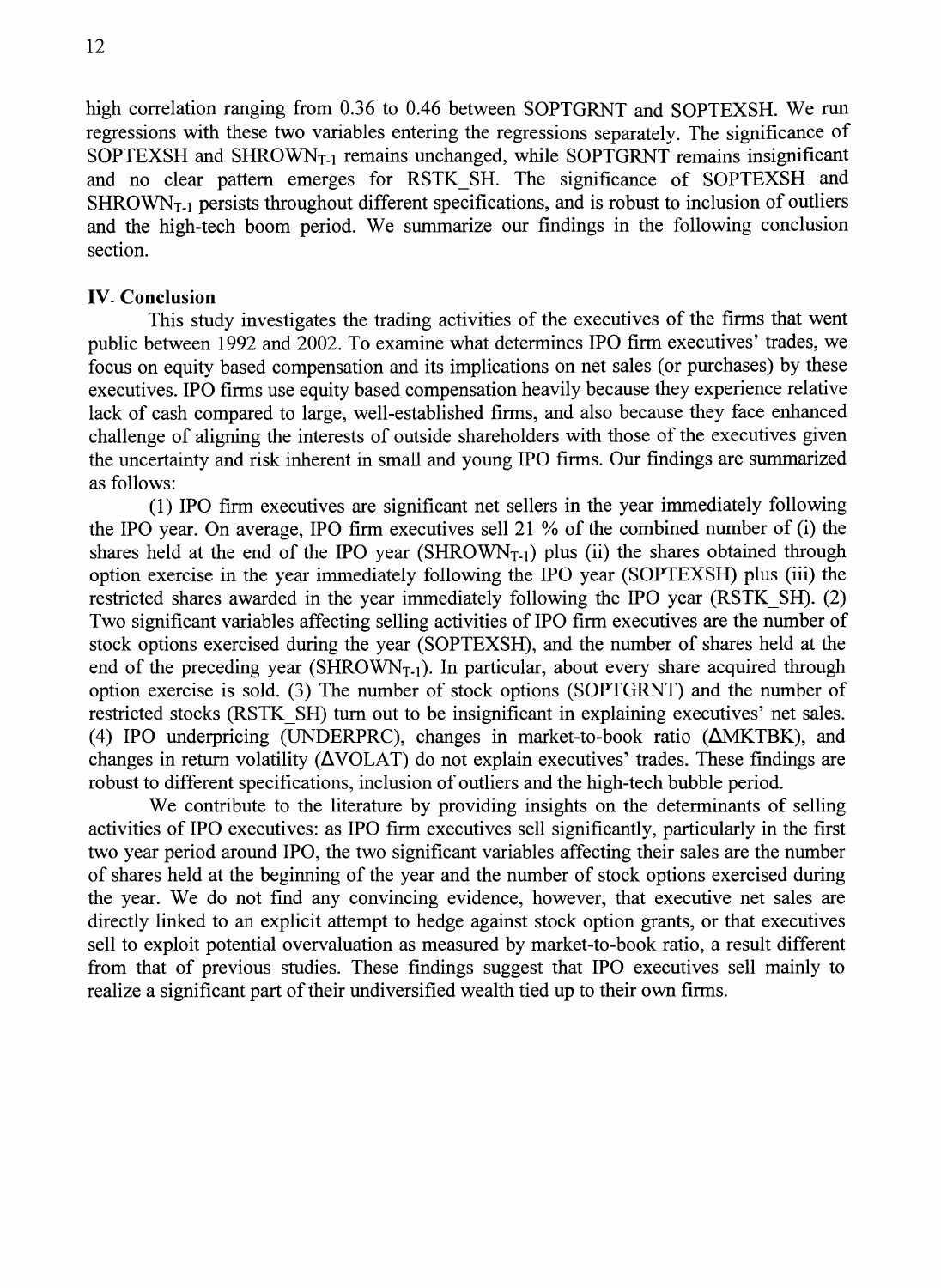#### **Appendix: Brief institutional details on executive stock options and restricted stocks**

Since stock option and restricted stock grants are a private contract between a firm and its employees, compensation contracts can differ across firms. Typical stock options, however, expire in ten years with three to four year vesting periods or with a portion of the options vested every year for several years. When stock options are fully vested, the holders of the options can exercise them by purchasing their firms' shares at a pre-determined exercise price. When stock options are granted, the exercise price is usually set at the current market price. A major difference between a typical executive/employee stock option and a standard exchangetraded option is that the executive/employee stock option is prohibited from being sold.<sup>11</sup>

Recently, the issue of backdating stock option grant dates received much attention from the press. There have been studies and reports that corporations often set stock option grant dates retroactively so that the exercise price, typically set as the market price as of the grant date, is recorded low to boost the value of the stock options (Lie (2005), Narayanan and Seyhun (2005), Maremont (2005)). Shares obtained by stock option exercise are essentially a new equity issue which undergoes the same disclosure and registration procedures as any other new equity issue. On the other hand, new stock option grants had not been subject to such stringent disclosure requirements. The SEC amended the rules so that, effective as of August 29, 2002, insiders are required to file Form 4 within two business days of when there is a change in their holdings, including stock option awards. Related to this. Heron and Lie (2006) present evidence that such backdating practice weakened significantly following this SEC rule change. In January 2006, the SEC proposed new disclosure rules that require more specific and detailed reporting of executive pay. $^{12}$ 

Although ownership transfer is banned for executive stock options, other derivative transactions are not banned, thus leaving room for managers to engage in various derivative arrangements with investment banks (Bettis, Bizjak, and Lemmon (2001), Smith and Eisinger (2004), Smith (2004)). Bettis, Bizjak, and Lemmon (2001) report a study on corporate insiders' use of costless collars or equity swaps that reduce their ownership and risk exposure. According to Hall and Murphy (2003), some firms offer 'cashless exercise programs,' in which executives simply receive the difference between the market price and the exercise price either in terms of cash or shares, while most companies require executives to pay cash to purchase newly issued shares.

Whether or not to treat stock options as expenses was at the heart of a controversy. In 2004, FAS (Financial Accounting Standard) 123R, an amendment to FAS 123, required expensing the cost of equity based compensation at fair market value in financial statements. After some delay and a reprieve in compliance dates by the SEC, the new disclosure requirements now apply to large public corporations with fiscal years beginning after June 15, 2005. For small public corporations and private firms, the compliance date is December 15, 2005.<sup>13</sup> Regardless of the new rules, for tax purposes, the spread between the market and the

<sup>&</sup>lt;sup>11</sup> This does not exclude the possibility of revising the option contract. For example, the exercise price can be re**set, or other arrangements involving investment banks can be made possible if stock options are out-of-the money for quite a while.**

<sup>&</sup>lt;sup>12</sup> SEC Press Release No. 2006-10.

**See SEC release number 33-8563, April 15\*, 2005.**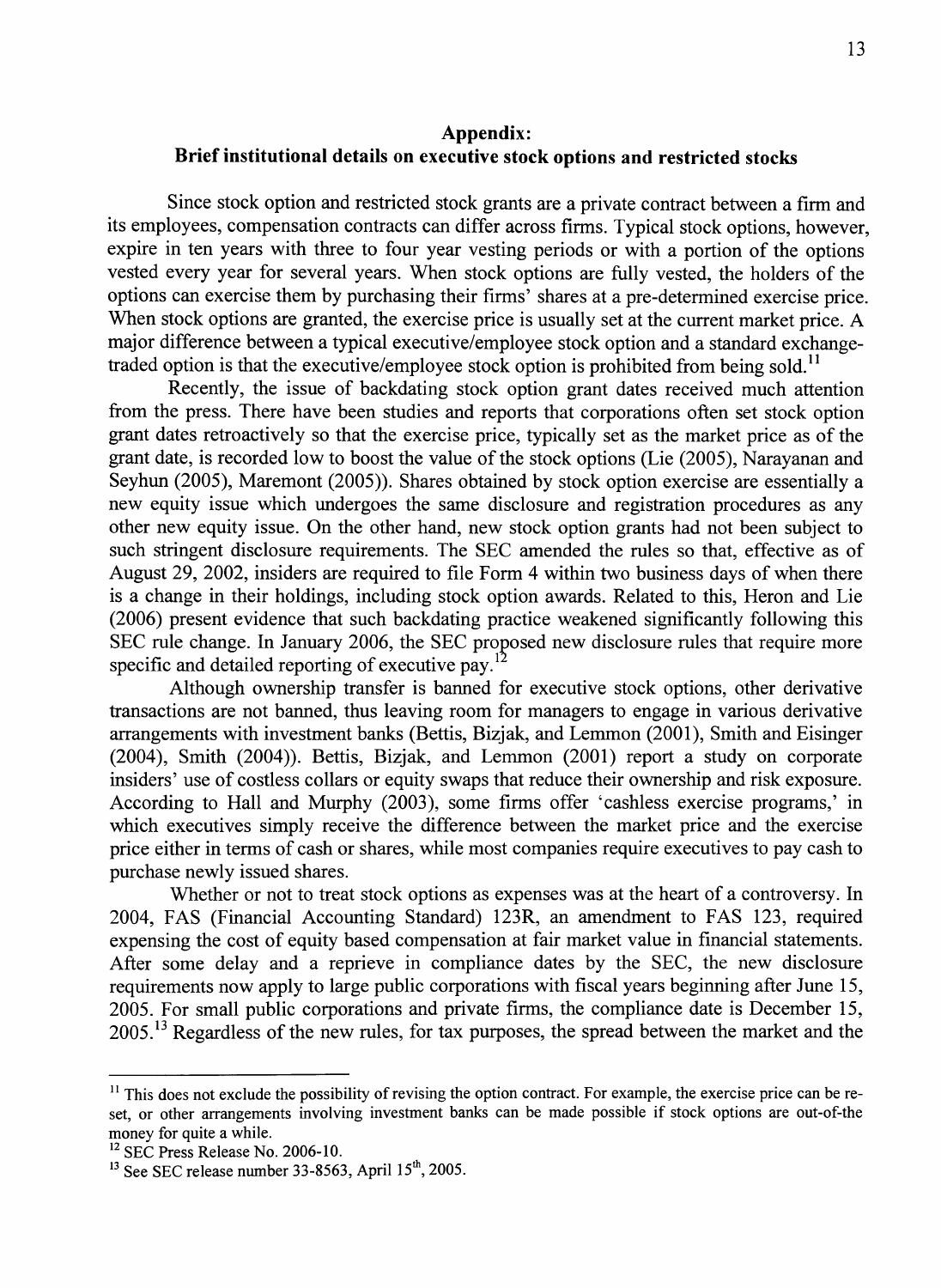exercise prices has been treated as an expense and thus is tax-deductible.<sup>14</sup> This is one of the reasons why Hall and Murphy (2000) posit the 'perceived cost hypothesis' to explain the large, sub-optimal amount of stock options granted in the past decade. From the perspective of a company issuing stock options, options are 'perceived' as inexpensive and attractive, because the grants do not involve a cash outlay, yet the spread (market price - exercise price) is tax deductible, whereas on the income statement, the option spread had not been recognized as an expense until the recent regulatory change.

Restricted stock, another form of equity based compensation, is restricted from being traded to a third party, as the name implies. Typically, restricted stock carries dividend rights and voting rights. Once restricted stocks are vested, then executives can sell them in the open market. Additionally, executives can sell shares of their own firms if those shares were purchased with their own funds. Executives are prohibited, however, from short-selling their own firms' stocks.

<sup>&</sup>lt;sup>14</sup> This tax-deductibility applies to non-qualified stock options. For qualified stock options (or incentive stock **options) in which employees must hold the stock for at least one year after exercise to sell, the difference between the selling price and the exercise price is not tax-deductible for the corporation. This is one reason why** non-qualified stock options are the prevalent form of stock option. (Hall and Murphy (2003))

<sup>&</sup>lt;sup>15</sup> Securities and Exchange Act of 1934 Section 16(c) prohibits insiders (officers, directors, and 10 % or more **owners) from borrowing and then selling their own company stock.**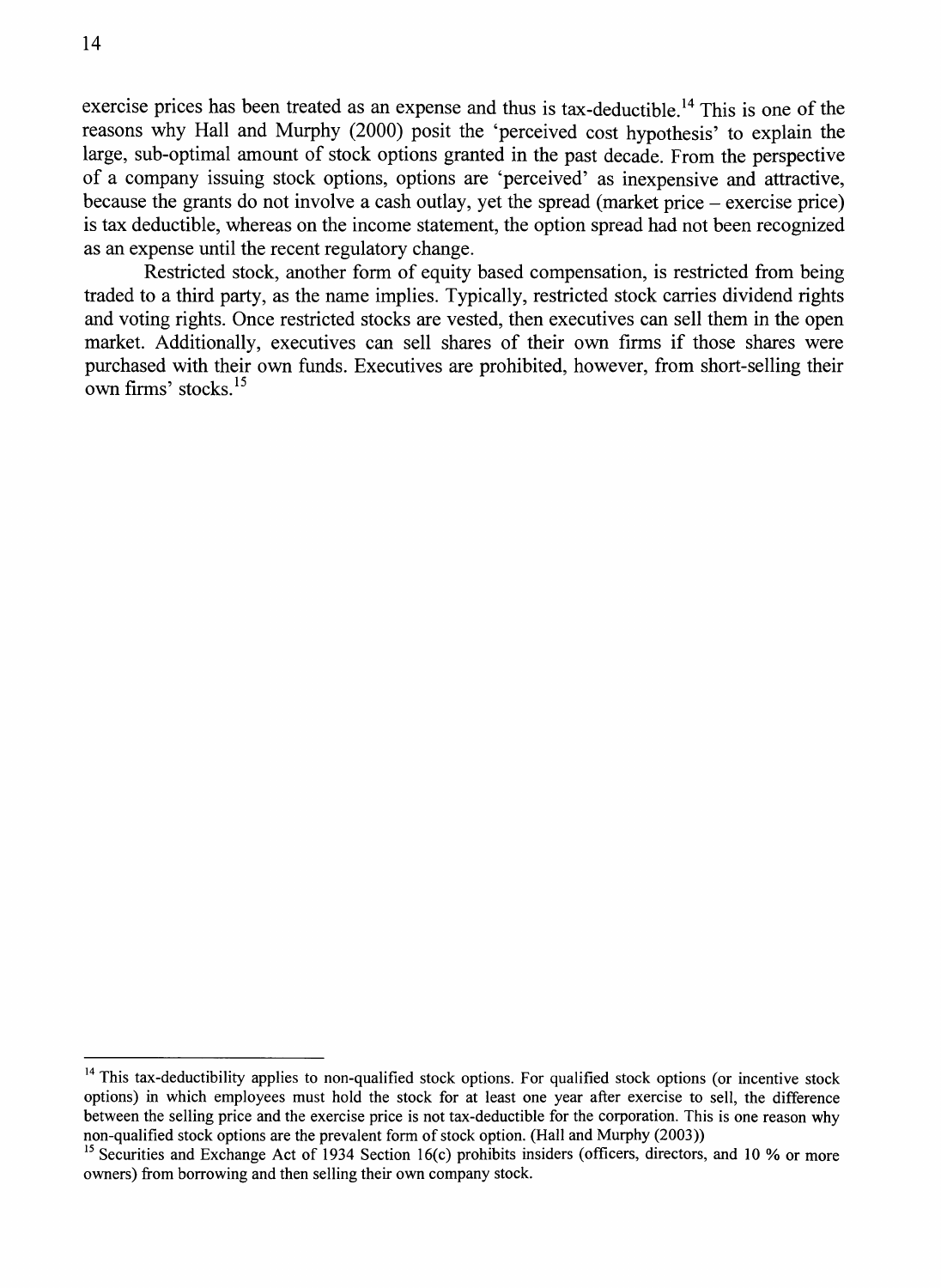#### **REFERENCES**

- Aggarwal, Reena, Laurie Krigman, Kent Womack. 2002. "Strategic IPO underpricing, information momentum, and lockup expiration selling." Journal of Financial Economics 66, 105-137.
- Bebchuk, Lucian, Yaniv Grinstein. 2005. "The growth of executive pay." Unpublished manuscript. Harvard Law School.
- Bettis, Carr, John Bizjak, Michael Lemmon. 2001. "Managerial ownership, incentive contracting, and the use of zero-cost collars and equity swaps by corporate insiders." Journal of Financial and Quantitative Analysis 36, 345-370.
- Core, John, Wayne Guay, David Larcker. 2002. "Executive equity compensation and incentives: a survey." Unpublished manuscript. University of Pennsylvania.
- Hall, Brian, Kevin Murphy. 2003. "The trouble with stock options." Journal of Economic Perspectives 17, 49-70.
- Heron, Randall, Erik Lie. 2006. "Does backdating explain the stock price pattern around executive stock option grants?" Journal of Financial Economics, forthcoming.
- Jenter, Dirk. 2004. "Market timing and managerial portfolio decisions." Journal of Finance, forthcoming.
- Jin, Li, S.P. Kothari. 2005 "Effect of personal taxes on managers' decision to sell unrestricted equity." Unpublished manuscript. Harvard Business School.
- Jones, Blair, Seymour Burchman. 2002. "How to salvage stock options." Forbes: July.
- Krigman, Laurie, Wayne H. Shaw, Kent L. Womack. 1999. "The Persistence of IPO Mispricing and the Predictive Power of Flipping." Journal of Finance 3, 1015-1044.
- Ofek, Eli, David Yermack. 2000. "Taking stock: equity-based compensation and the evolution of managerial ownership." Journal of Finance 55, 1367-1384.
- Lakonishok, Joseph, Inmoo Lee. 2001. "Are insider trades informative?" Review of Financial Studies 14, 79-111.
- Lie, Eric. 2005. "On the timing of CEO stock option awards." Management Science 51, 802- 812.
- Lowry, Michelle, Kevin Murphy. 2005. "Executive stock options and IPO underpricing." Unpublished manuscript, Penn State University.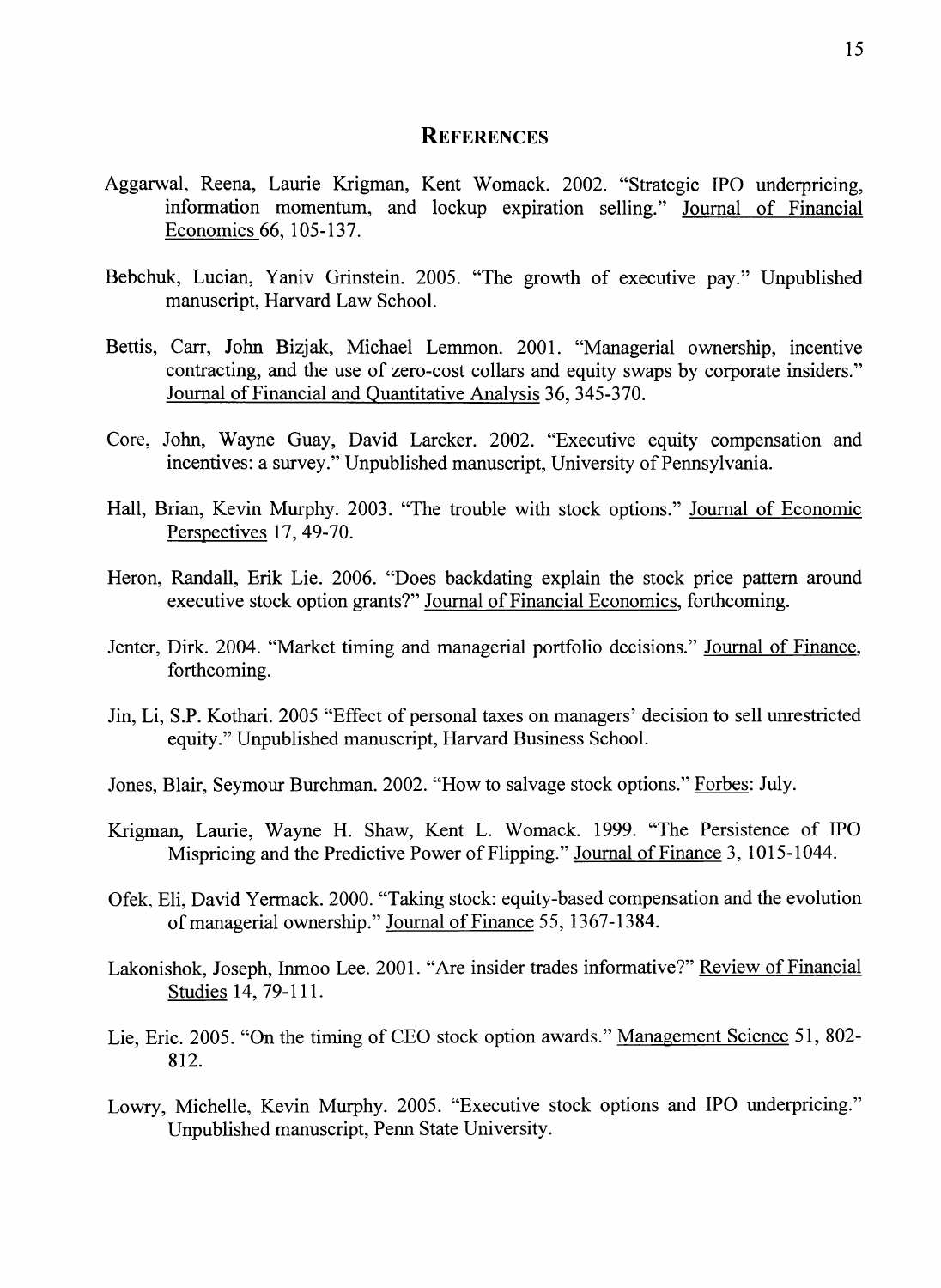- Maremont, Mark. 2005. "Authorities probe improper backdating of options." Wall Street Journal: November 11.
- Meulbroek, Lisa. 2000. "Does risk matter? Corporate insider transactions in internet-based firms." Unpublished working paper, Harvard Business School.
- Narayanan, M. P., Nejat Seyhun. 2005. "Do managers influence their pay? Evidence from stock price reversals around executive option grants." Unpublished manuscript, University of Michigan.
- Ritter, Jay. 1991. "The Long-Run Performance of Initial Public Offerings." Journal of Finance 46, 3-27.
- Rocholl, Jörg. 2005. "Private benefits of listing." Unpublished manuscript, University of North Carolina.
- Rozeff, Michael, Mir Zaman. 1998. "Overreaction and insider trading: evidence from growth and value portfolios." Journal of Finance 53, 701-716.
- Smith, Randall. 2004. "SEC looks at how insiders use exchange funds." Wall Street Journal: September 7.
- Smith, Randall, Jesse Eisinger. 2004. "The insiders' magic way to sell." Wall Street Journal: March 19.
- Taranto, Mark. 2003. "Employee stock options and underpricing of initial public offerings." Unpublished manuscript. University of Pennsylvania.
- Weisbenner, Scott. 2000. "Corporate share repurchases in the 90's." Unpublished manuscript. Federal Reserve Board.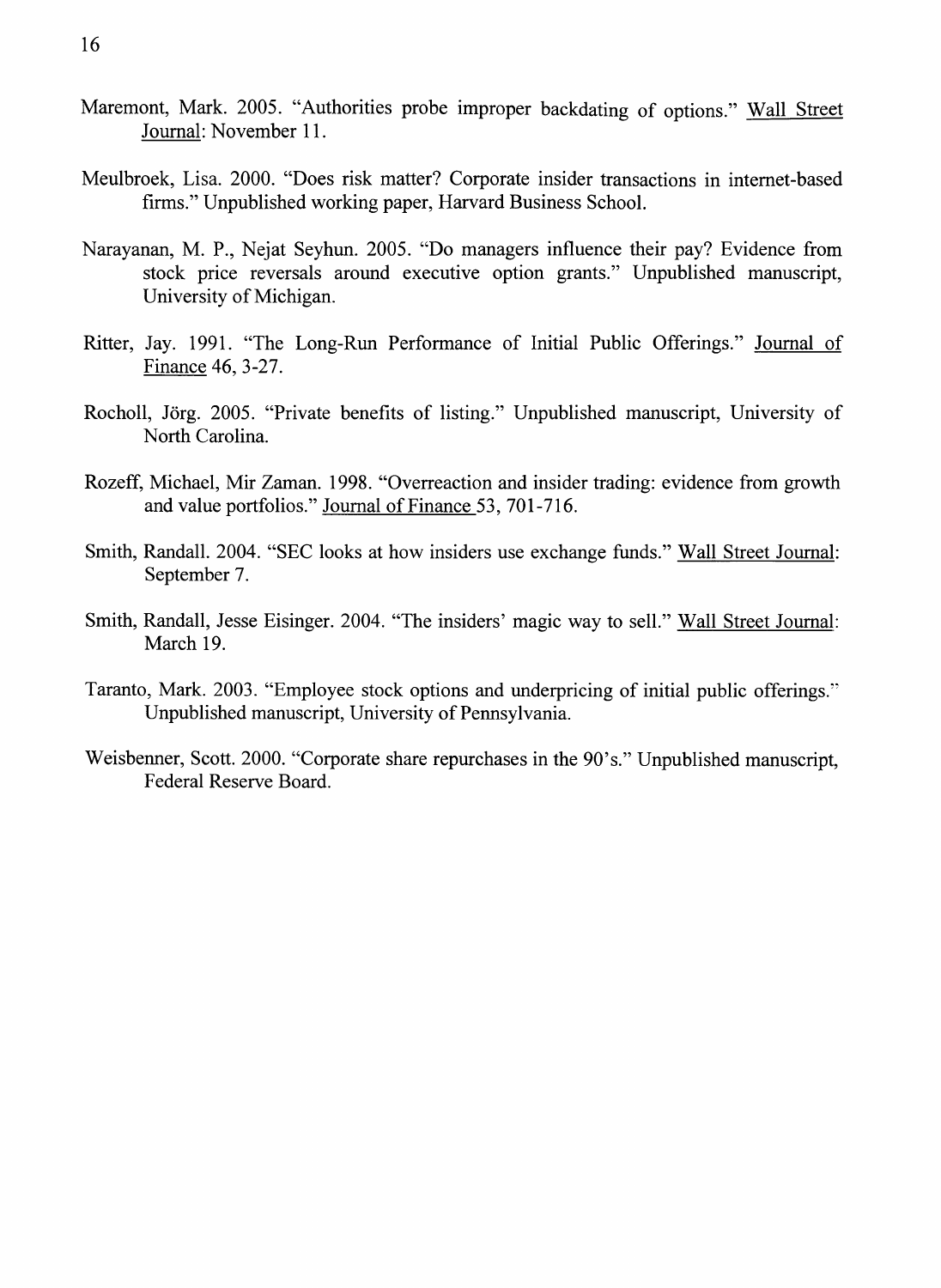# o**o**  $\tilde{\Omega}$ *o \* ON**s***u*c**o**  $\blacksquare$  $\frac{1}{2}$   $\frac{1}{2}$ Tal<br>cs: San  $\overline{\mathbf{a}}$  $\boldsymbol{\varphi}$ Od >► <u>ຸ</u><br>ຂ

 $\epsilon$ 

o  $\ddot{\mathbf{e}}$ sourc The tabase.  $\frac{di}{dt}$ omp database. Ine soul<br>K filings, in which bot <u>ة</u>  $\overline{5}$ × Š  $\mathop{\rm sc}\limits_0$   $\mathop{\rm c}\limits_0$ n<br>ይዘ<br>ይዘ rs bet f ye $\varepsilon$ c o gs,<br>កាច់ e nur  $\approx$  $\overline{\mathbf{c}}$ ■5 <u>ี่ค</u> dat  $\tilde{\mathbf{Q}}$ **§** l (2002-2002)  $\ddot{a}$ **T3**(L>>-i3  $meas$ smpusta (U '-< **GJD 0>** e<br>E OOh  $\frac{1}{2}$ obtai  $\arctan$ , *cs*  $\overline{\texttt{da}}$ aun<br>⊡ <uUi  $\mathbf{B}$ **হ** peri a- «O the d)>o price (30 \_c 12-m<br>closi  $\overline{\mathbf{e}}$ .ccount  $_{\rm B}^{\rm L}$   $<$ tabase. न्वँ sar 236  $\overline{a}$ *-i->* $\overline{c}$ c«o  $\rm{d}$ at  $_{\rm SO}$ al SDC database. Accounting<br>neasured over the most recent <uo most re  $e$ r the  $\check{\mathsf{z}}$ .<br>ج 2a^3 on  $\tilde{\mathbf{c}}$  $\mathbf{d}$  $\overline{\text{g}}$ yrici Inderp .2'q £ sta c nanc<br>are **IVe si**<br>n Fin<br>nue : خ<br>بالع scriptiv<br>pmson<br>d reven 0> >  $\frac{5}{2}$  $\frac{\text{sg}}{\text{H}}$  and ಕೆ ਸ ਥ  $\frac{m}{\sqrt{2}}$  $\mathbf{g}$ rese c« U i (U ದ್ದ ಡ <u>ដ</u> ១ ್ರ ಕ *B* ooc <u>م</u> م IPO date.  $\overline{Q}$ te and  $\Xi$  $g$ unding  $\mathbf{S}$  $\overline{a}$ 

|                              |                | 2-2002<br>$\overline{99}$ | 1992                                          | 1993               | 1994              | 1995               | 1996               | 1997               | 1998               | 1999            | 2000         | 2001                    | 2002                 |
|------------------------------|----------------|---------------------------|-----------------------------------------------|--------------------|-------------------|--------------------|--------------------|--------------------|--------------------|-----------------|--------------|-------------------------|----------------------|
| Number of IPOs               |                | 236                       | 35                                            | 32                 | $\circ$           | 13                 | 34                 | $\overline{31}$    | 26                 | 33              | $\equiv$     | $\overline{a}$          | $\sim$               |
| Net income after taxes (\$m) | Mean<br>Median | $25.8$<br>9.8             | 25.7<br>16.0                                  | $25.1$<br>$6.8$    | $2.2$<br>14.5     | $21.4$<br>13.4     | 30.0<br>16.8       | 43.8<br>11.1       | 7.7                | 26.9<br>10.6    | 44.8<br>11.2 | 44.7<br>2.1             | $\frac{4}{9}$<br>4.9 |
| Revenue (\$m)                | Mean<br>Median | $\frac{120.3}{24.0}$      | 239.5<br>45.2                                 | 126.1<br>17.8      | 59.3<br>52.8      | 55.4<br>25.9       | 66.8<br>20.1       | 90.3<br>28.8       | 28.0<br>7.3        | 255.8           | 71.4<br>24.1 | 26.1<br>6.2             | $\frac{12.9}{12.9}$  |
| Age                          | Mean<br>Median | $\frac{13.1}{6.0}$        | $16.4$<br>8.0                                 | $\frac{13.9}{7.0}$ | $\frac{0.0}{0.0}$ | $\frac{17.2}{8.5}$ | $\frac{15.2}{7.5}$ | $\frac{12.6}{6.3}$ | $\frac{18.2}{9.0}$ | $10.3$<br>5.1   | $7.5$<br>3.0 | $9.\overline{3}$<br>4.8 | $\frac{4}{4}$ 0      |
| Underpricing $(%)$           | Mean<br>Median | 41.4<br>20.2              | $\begin{array}{c} 4 & 0 \\ 0 & 0 \end{array}$ | $16.7$<br>14.2     | $\frac{4.7}{4.7}$ | $36.1$<br>19.4     | $35.8$<br>25.0     | $30.0$<br>$31.9$   | 44.6<br>24.9       | $123.1$<br>64.3 | 53.0<br>37.5 | 61.5<br>25.3            | $16.1$<br>$16.1$     |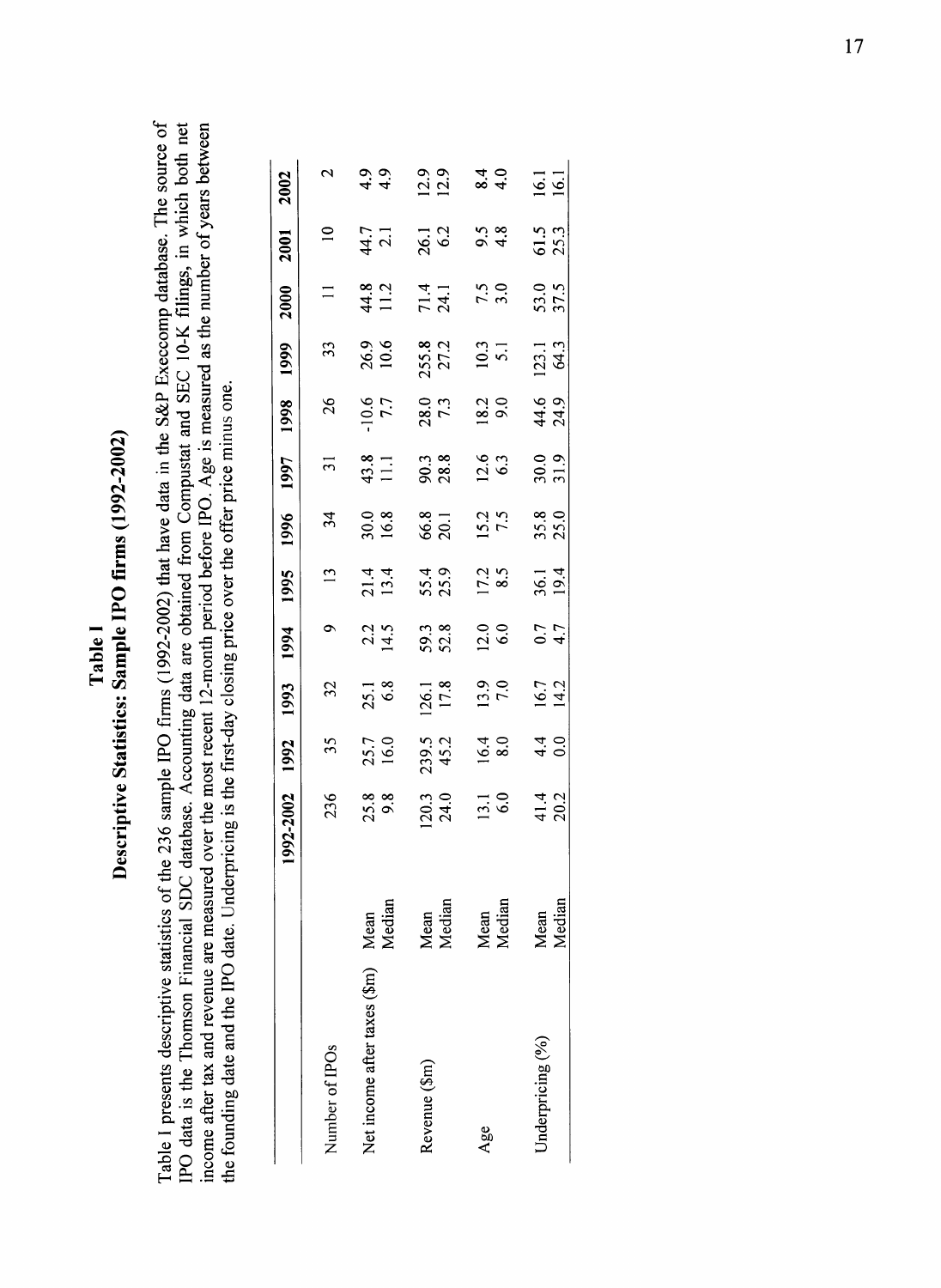#### **Table II Descriptive Statistics: Executive Compensations for the Sample Firms**

Table II shows equity compensation and share ownership of the five highest paid executives of the firms that went public for the period 1992-2002. There are 3,999 executive-years (N), starting from the IPO year, for 940 executives. SHROWN is the split-adjusted number of shares held by each executive at the yearend of a fiscal year. BLK VALU is the dollar value of stock options granted to an executive in a fiscal year, as measured by S&P Black-Scholes methodology. SOPTGRNT is the split-adjusted number of stock options granted to each executive in a fiscal year. RSTKGRNT is the dollar value, as of the grant date, of restricted stock granted to each executive in a fiscal year. RSTK SH is the estimated split-adjusted number of restricted stock granted to an executive in a fiscal year obtained by dividing RSTKGRNT with PRCCF, the fiscal yearend closing share price. SOPTEXSH is the splitadjusted number of stock options exercised by each executive in a fiscal year.

|                 | <b>SHROWN</b> | <b>BLK VALU</b> | <b>SOPTGRNT</b> | <b>RSTKGRNT</b>            | <b>RSTK SH</b> | <b>SOPTEXSH</b> |
|-----------------|---------------|-----------------|-----------------|----------------------------|----------------|-----------------|
|                 | (shares)      | (\$)            | (shares)        | $\left( \mathbb{S}\right)$ | (shares)       | (shares)        |
| Mean            | 2,201,018     | 1,624,116       | 215,166         | 111,026                    | 4,605          | 159,728         |
| Median          | 132,000       | 240,625         | 40,000          |                            |                | $\Omega$        |
| Maximum         | 902,412,500   | 369,311,600     | 172,800,000     | 27,868,408                 | 1,001,020      | 172,800,000     |
| Minimum         |               |                 | 0               |                            |                | $\theta$        |
| <b>Skewness</b> | 36            | 25              | 59              | 18                         | 16             | 48              |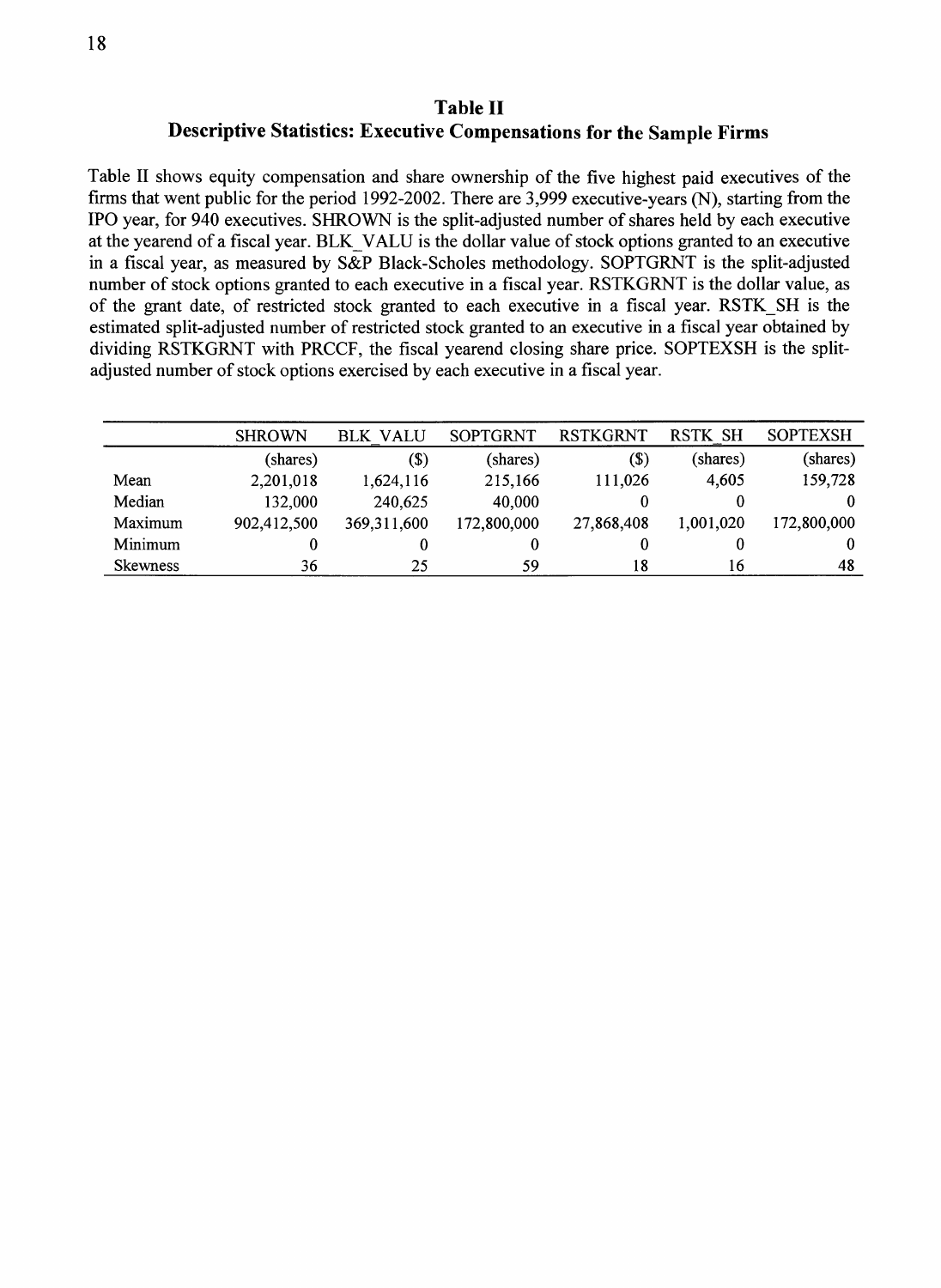**Table III Univariate Analyses: Net Sales by Executives**

Table III shows univariate analyses of net sales (NETSELL) along with SOPTGRNT, SOPTEXSH, RSTK SH, and SHROWN<sub>T-1</sub>. NETSELL is defined as (RSTK SH + SOPTEXSH -  $\triangle$ SHROWN). RSTK SH is the yearly estimate for the number of restricted stocks granted to an executive obtained by dividing RSTKGRNT with the fiscal yearend price, in which RSTKGRNT is the dollar value, as of the grant date, of restricted stock granted to an executive. SOPTEXSH is the split-adjusted number of stock options exercised by each executive in a fiscal year.  $\triangle SHROWN$  is (SHROWN<sub>T</sub> - SHROWN<sub>T-1</sub>) in which SHROWN is the number of shares held by each executive at the fiscal yearend. The low (high) ownership sub-sample is a sub-sample in which the number of shares held in the IPO year is less (greater) than the number of stock options and restricted stocks granted in the following year. The results of t-tests and Wilcoxon Sign Rank tests of zero mean and median are listed.

|                             | Panel A: First year after IPO |        | Panel B: All years considered |         |
|-----------------------------|-------------------------------|--------|-------------------------------|---------|
|                             | Mean                          | Median | Mean                          | Median  |
|                             |                               |        |                               |         |
| (1)SOPTGRNT                 | 136,876                       | 25,000 | 215,754                       | 40,000  |
| (2) SOPTEXSH                | 67,603                        | 0      | 159,369                       | 0       |
| (3)RSTK SH                  | 3,937                         | 0      | 4,605                         | 0       |
| $(4)$ SHROWN <sub>T-1</sub> | 1,970,423                     | 83,679 | 2,021,233                     | 149,933 |
| (5) NETSELL                 | 432,613                       | 13,029 | 276,147                       | 17,001  |
| $(5)/[(2)+(3)]$             | 605%                          |        | 168%                          |         |
| (5)/(4)                     | <b>22%</b>                    | 16%    | 14%                           | 11\%    |
| $(5)/[(2)+(3)+(4)]$         | 21%                           | 16%    | 13%                           | 11%     |

| Hypothesis tests of zero mean and median NETSELL<br>(first two years) |        |        |           |
|-----------------------------------------------------------------------|--------|--------|-----------|
| Mean                                                                  | Median | T-test | Rank test |
| Panel C: Entire sample                                                |        |        |           |
| 432,613                                                               | 13,029 | 2.63   | 13.64     |
| p-value                                                               |        | 0.0087 | 0.0000    |
|                                                                       |        |        |           |
| Panel D: Low ownership sample                                         |        |        |           |
| 86,325                                                                | 1,000  | 3.08   | 4.83      |
| p-value                                                               |        | 0.0023 | 0.0000    |
|                                                                       |        |        |           |
| Panel E: High ownership sample                                        |        |        |           |
| 590,934                                                               | 24,700 | 2.47   | 12.70     |
| p-value                                                               |        | 0.0138 | 0.0000    |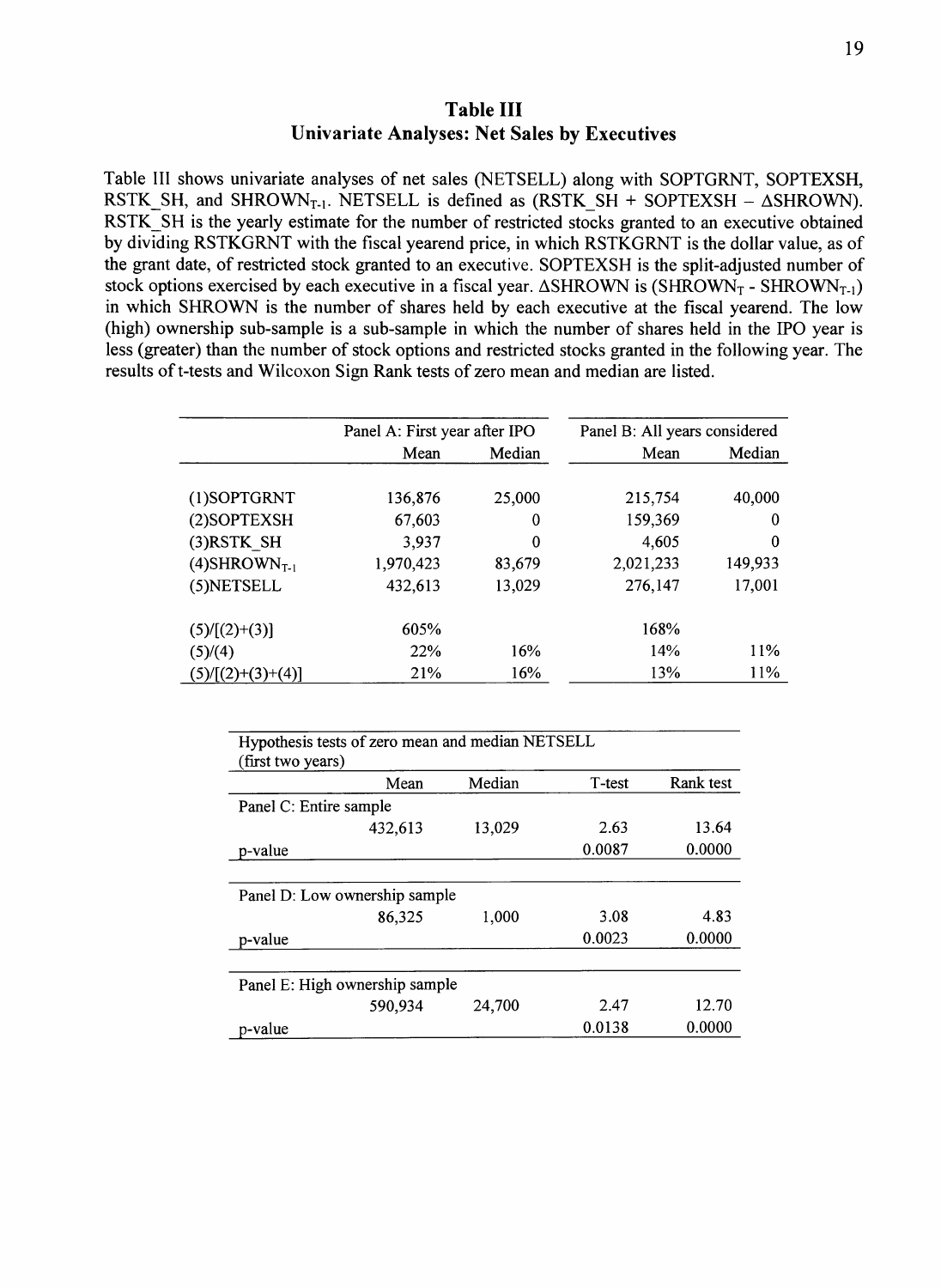NETSELL from the IPO year to the following year is regressed on SOPTGRNT (or SOPTGRNT<sub>T-1</sub>), SOPTEXSH, RSTK SH, SHROWN<sub>T-1</sub>, UNDERPRC, AMKTBK, and AVOLAT. NETSELL is defined as (SOPTEXSH + RSTK SH -  $\triangle$ SHROWN). SOPTEXSH is the split-adjusted number of stock options exercised by each executive in a fiscal year. RSTK SH is the estimated number of restricted stock granted to an executive in the following year obtained by dividing RSTKGRNT with the average of fiscal yearend prices, in which RSTKGRNT is the dollar value, as of the grant date, of restricted stock granted to each executive. SOPTGRNT is the number of stock options granted to each executive in a fiscal year.  $\triangle$ SHROWN is (SHROWN<sub>T</sub> SHROWN<sub>T-1</sub>) in which SHROWN is the number of shares held by each executive at the fiscal yearend. UNDERPRC (underpricing) is the firstday closing price over the offer price minus one. MKTBK, market-to-book ratio, is MKTVAL divided by COMMEQ, in which MKTVAL is the market value of equity (the number of common shares outstanding multiplied by the fiscal yearend closing share price), and COMMEQ is the total common equity (Compustat annual data item number 60).  $\triangle$ MKTBK is (MKTBKT<sub>T</sub> - MKTBK<sub>T-1</sub>). VOLAT is the standard deviation of daily returns measured over a fiscal year, and  $\triangle VOLAT$  is (VOLAT<sub>T</sub> -VOLAT<sub>T-1</sub>). White heteroskedasticity consistent standard errors are used.  $*$  denotes the significance level 10 %, \*\* 5 %, and \*\*\* 1 %, based on a two tailed test.

| variable        | coefficient | t-stat  | p-value | variable              | coefficient | t-stat  | p-value |
|-----------------|-------------|---------|---------|-----------------------|-------------|---------|---------|
|                 |             |         |         |                       |             |         |         |
| Intercept       | -49964.37   | $-1.36$ | 0.1733  | Intercept             | $-31566.29$ | $-0.78$ | 0.4341  |
| <b>SOPTGRNT</b> | 0.01        | 0.03    | 0.9770  | <b>SOPTGRNT</b>       | $-0.01$     | $-0.03$ | 0.9739  |
| <b>SOPTEXSH</b> | $***0.97$   | 9.09    | 0.0000  | <b>SOPTEXSH</b>       | $***1.07$   | 5.99    | 0.0000  |
| <b>RSTK SH</b>  | 2.08        | 1.30    | 0.1952  | RSTK SH               | 1.88        | 1.12    | 0.2643  |
| $SHROWNT-1$     | $***0.16$   | 2.99    | 0.0029  | SHROWN <sub>T-1</sub> | $***0.16$   | 3.05    | 0.0024  |
|                 |             |         |         | <b>UNDERPRC</b>       | $-82901.18$ | $-1.15$ | 0.2513  |
|                 |             |         |         | <b>AMKTBK</b>         | $-2870.67$  | $-0.89$ | 0.3750  |
|                 |             |         |         | <b>AVOLAT</b>         | 2460324.00  | 0.59    | 0.5563  |
| R-squared       | 0.2160      |         |         | R-squared             | 0.2210      |         |         |